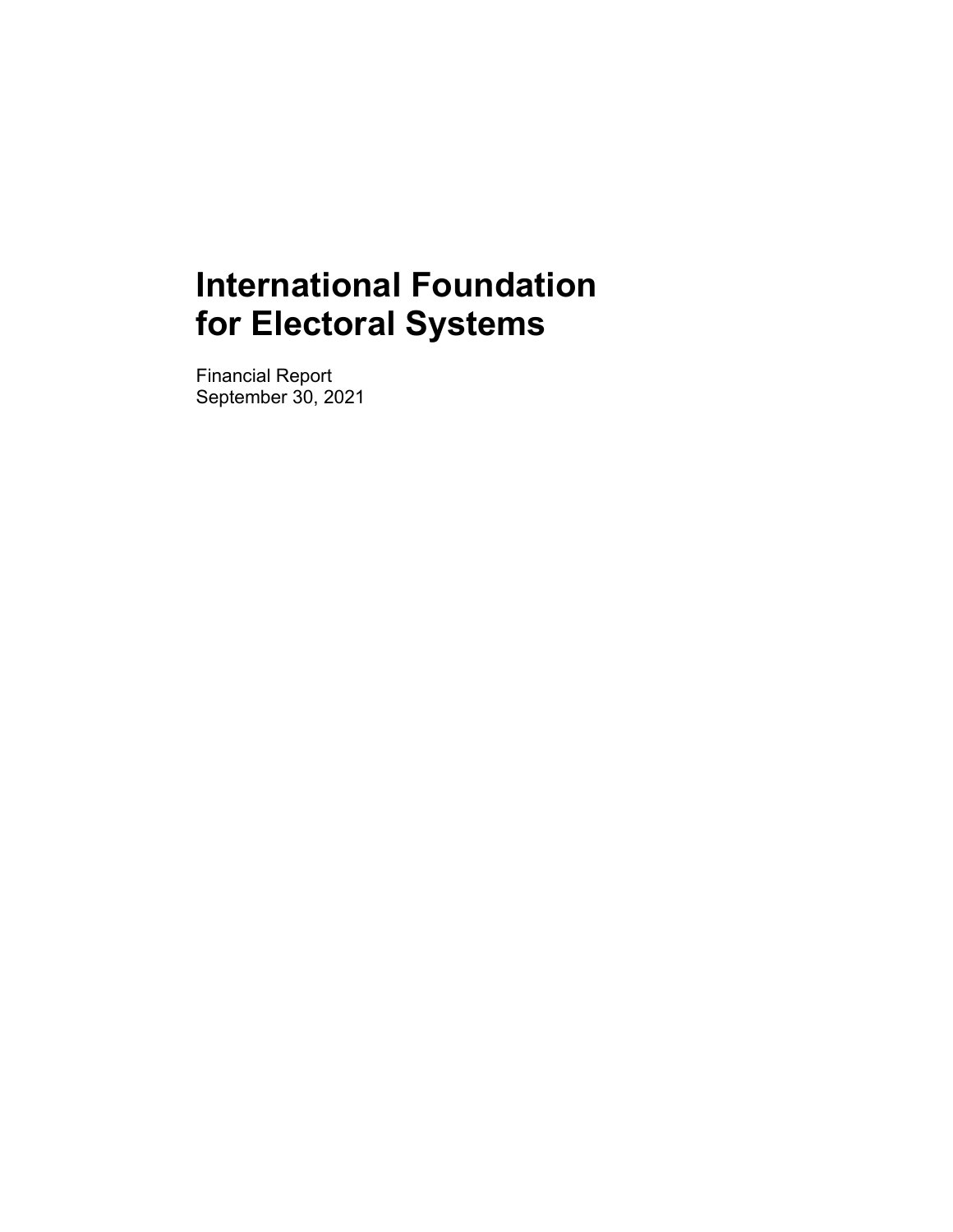# **Contents**

| Independent auditor's report                                  | $1 - 2$        |
|---------------------------------------------------------------|----------------|
| <b>Financial statements</b>                                   |                |
| Statements of financial position                              | 3              |
| Statements of activities                                      | 4              |
| Statements of functional expenses                             | 5-6            |
| Statements of cash flows                                      | $\overline{7}$ |
| Notes to financial statements                                 | $8 - 15$       |
| Independent auditor's report on the supplementary information | 16             |
| Supplementary information                                     |                |
| Schedule of expenditures on Non USG awards                    | $17 - 18$      |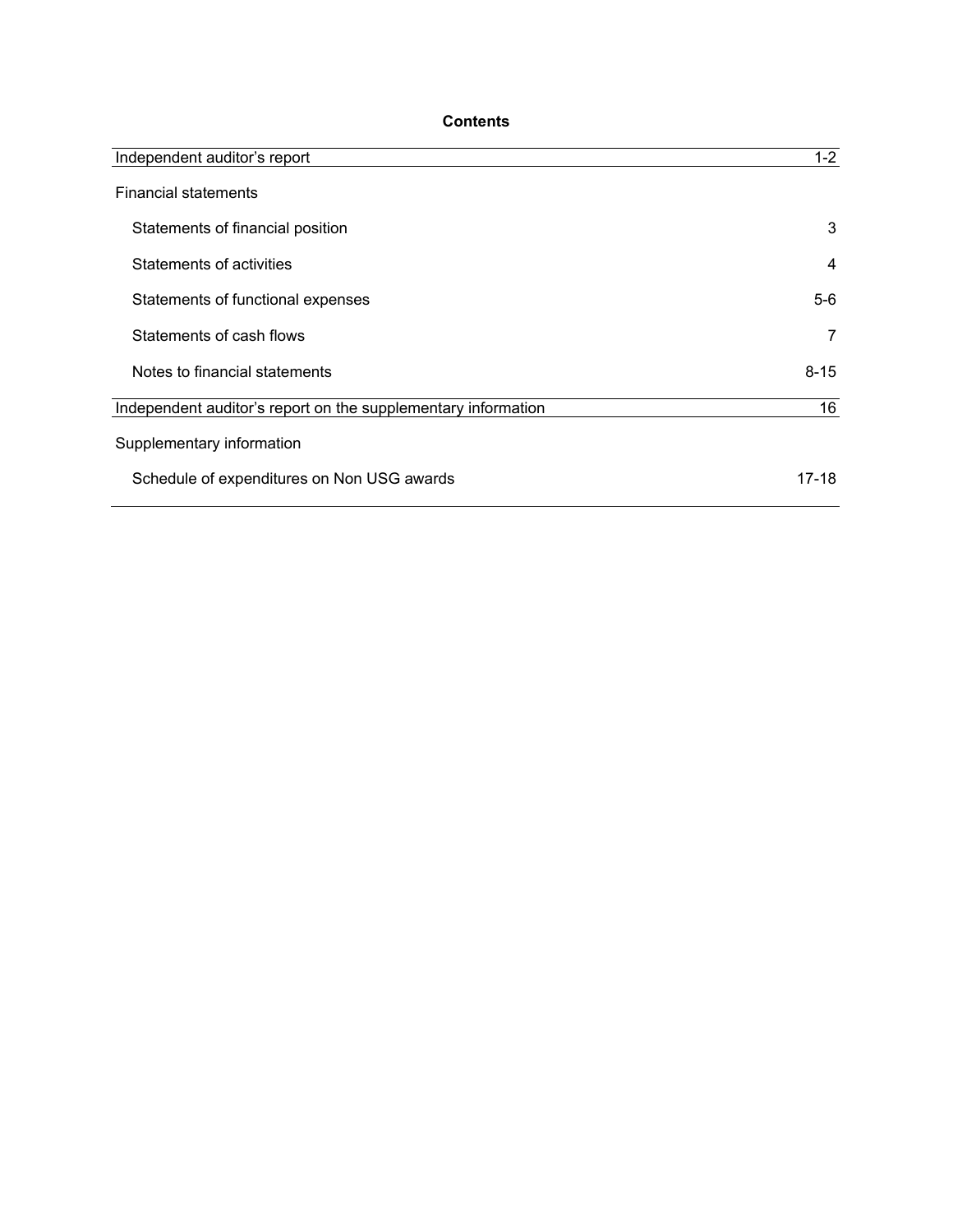

**RSM US LLP** 

#### **Independent Auditor's Report**

Board of Directors International Foundation for Electoral Systems

#### **Report on Financial Statements**

We have audited the accompanying financial statements of International Foundation for Electoral Systems (IFES), which comprise the statements of financial position as of September 30, 2021 and 2020, the related statements of activities, functional expenses and cash flows for the years then ended, and the related notes to the financial statements.

#### **Management's Responsibility for the Financial Statements**

Management is responsible for the preparation and fair presentation of these financial statements in accordance with accounting principles generally accepted in the United States of America; this includes the design, implementation and maintenance of internal control relevant to the preparation and fair presentation of financial statements that are free from material misstatement, whether due to fraud or error.

#### **Auditor's Responsibility**

Our responsibility is to express an opinion on these financial statements based on our audits. We conducted our audits in accordance with auditing standards generally accepted in the United States of America and the standards applicable to financial audits contained in *Government Auditing Standards*, issued by the Comptroller General of the United States. Those standards require that we plan and perform the audit to obtain reasonable assurance about whether the financial statements are free from material misstatement.

An audit involves performing procedures to obtain audit evidence about the amounts and disclosures in the financial statements. The procedures selected depend on the auditor's judgment, including the assessment of the risks of material misstatement of the financial statements, whether due to fraud or error. In making those risk assessments, the auditor considers internal control relevant to the entity's preparation and fair presentation of the financial statements in order to design audit procedures that are appropriate in the circumstances, but not for the purpose of expressing an opinion on the effectiveness of the entity's internal control. Accordingly, we express no such opinion. An audit also includes evaluating the appropriateness of accounting policies used and the reasonableness of significant accounting estimates made by management, as well as evaluating the overall presentation of the financial statements.

We believe that the audit evidence we have obtained is sufficient and appropriate to provide a basis for our audit opinion.

#### **Opinion**

In our opinion, the financial statements referred to above present fairly, in all material respects, the financial position of International Foundation for Electoral Systems as of September 30, 2021 and 2020, and the changes in its net assets and its cash flows for the years then ended in accordance with accounting principles generally accepted in the United States of America.

THE POWER OF BEING UNDERSTOOD AUDIT | TAX | CONSULTING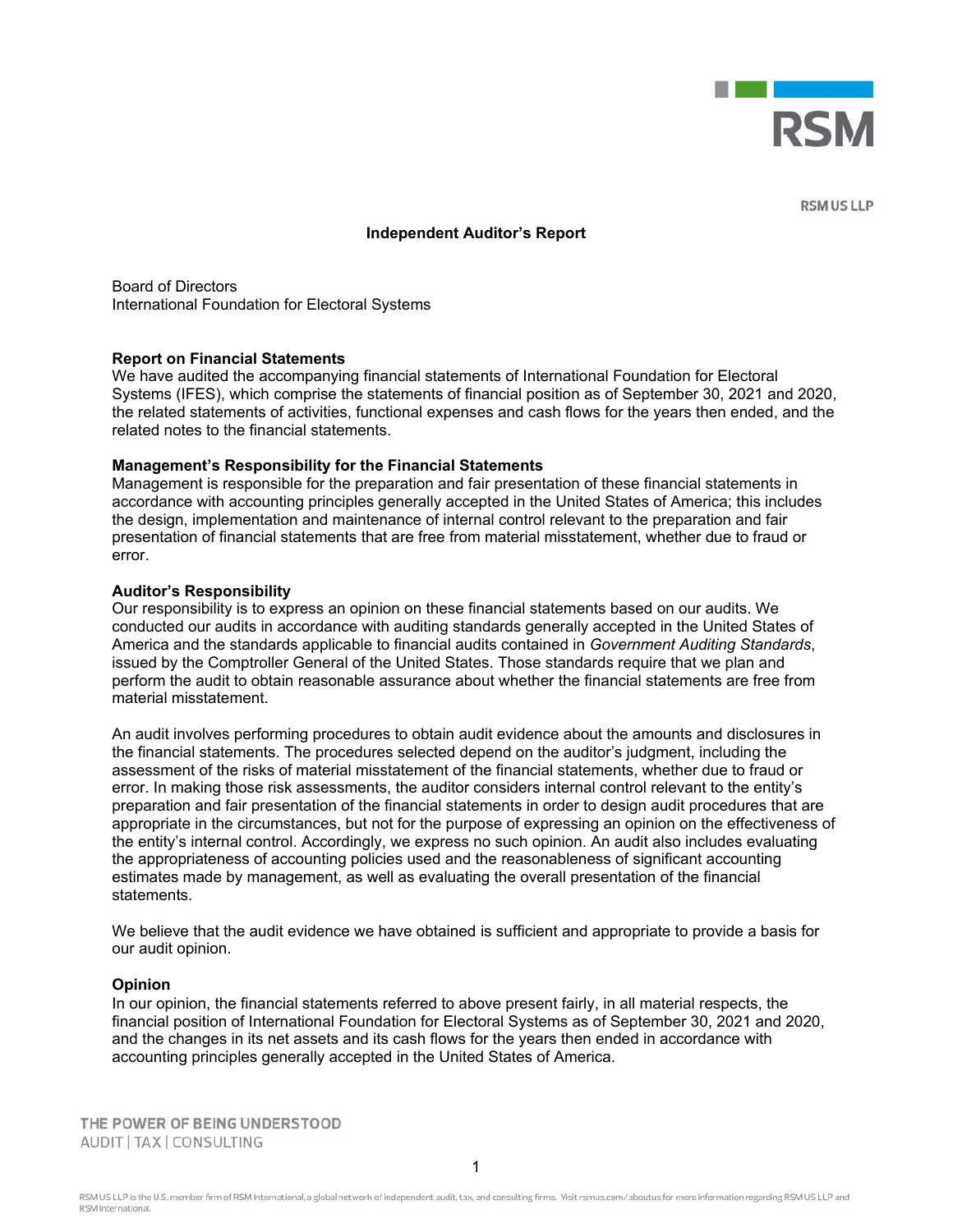#### **Other Reporting Required by** *Government Auditing Standards*

In accordance with *Government Auditing Standards*, we have also issued our report dated June 6, 2022, on our consideration of IFES's internal control over financial reporting and on our tests of its compliance with certain provisions of laws, regulations, contracts and grant agreements and other matters. The purpose of this report is solely to describe the scope of our testing of internal control over financial reporting and compliance and the results of that testing and not to provide an opinion on the effectiveness of IFES's internal control over financial reporting or on compliance. This report is an integral part of an audit performed in accordance with *Government Auditing Standards* in considering the IFES's internal control over financial reporting and compliance.

RSM US LLP

McLean, Virginia June 6, 2022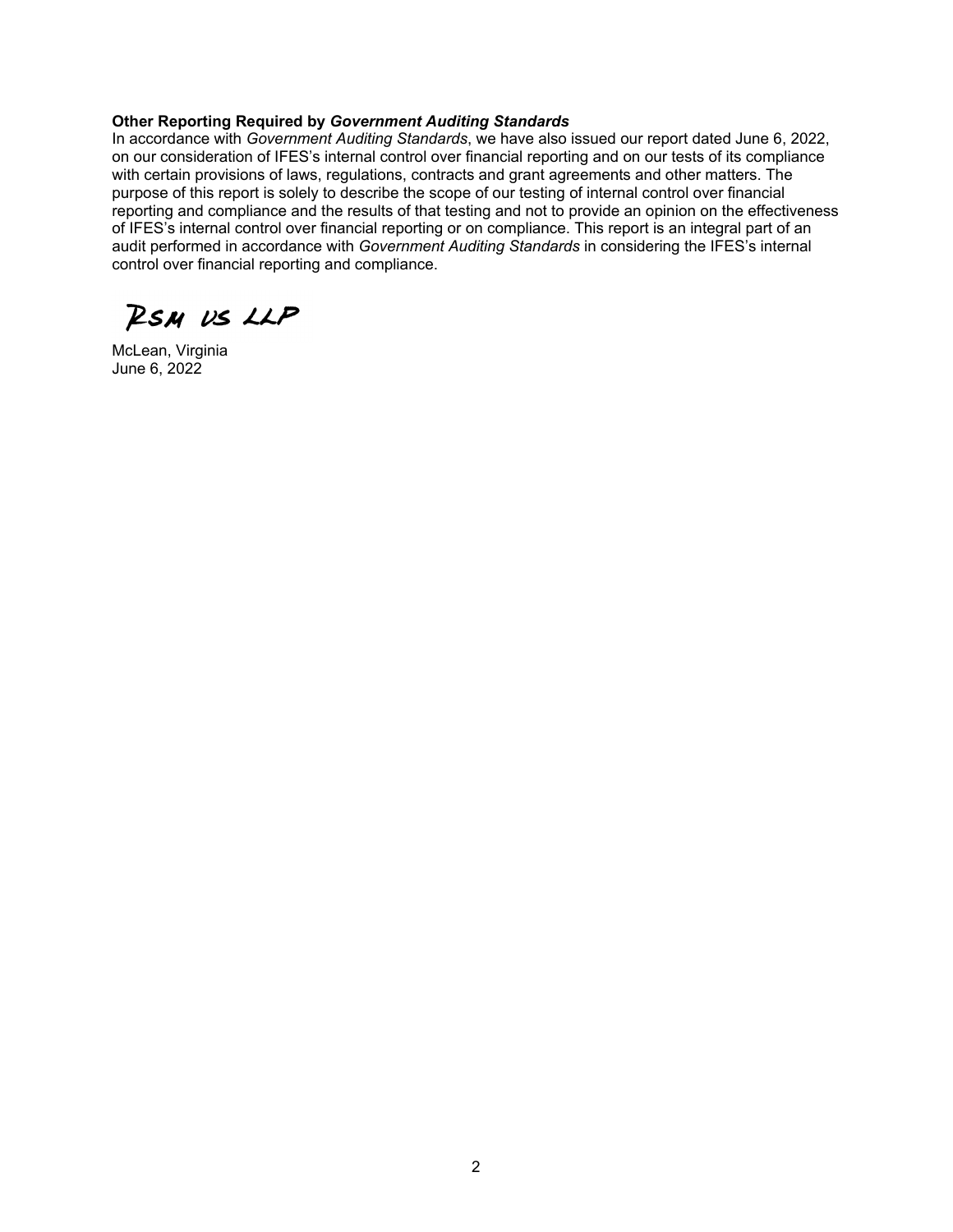# **Statements of Financial Position September 30, 2021 and 2020**

|                                           | 2021             |    | 2020       |
|-------------------------------------------|------------------|----|------------|
| <b>Assets</b>                             |                  |    |            |
| Cash and cash equivalents                 | \$<br>19,881,594 | \$ | 16,378,564 |
| Grants and contract receivables, net      | 5,046,005        |    | 4,284,903  |
| Subrecipient advances                     | 581,940          |    | 1,024,788  |
| Prepaid expenses and other current assets | 1,298,927        |    | 1,041,909  |
| Travel and other advances                 | 85,306           |    | 157,140    |
| Restricted cash and cash equivalents      | 830,640          |    | 830,556    |
| Property and equipment, net               | 2,147,747        |    | 2,369,102  |
| <b>Total assets</b>                       | 29,872,159       | S  | 26,086,962 |
| <b>Liabilities and Net Assets</b>         |                  |    |            |
| Liabilities:                              |                  |    |            |
| Accounts payable and accrued expenses     | \$<br>5,038,543  | \$ | 5,969,710  |
| Accrued salaries, taxes and leave         | 3,331,150        |    | 2,549,919  |
| Deferred revenue                          | 13,381,088       |    | 9,654,715  |
| Deferred rent                             | 3,599,896        |    | 3,738,307  |
| <b>Total liabilities</b>                  | 25,350,677       |    | 21,912,651 |
| Commitments and contingencies (Note 6)    |                  |    |            |
| Net assets:                               |                  |    |            |
| Without donor restrictions                | 4,090,795        |    | 3,746,618  |
| With donor restrictions                   | 430,687          |    | 427,693    |
| <b>Total net assets</b>                   | 4,521,482        |    | 4,174,311  |
| <b>Total liabilities and net assets</b>   | 29,872,159       | S  | 26,086,962 |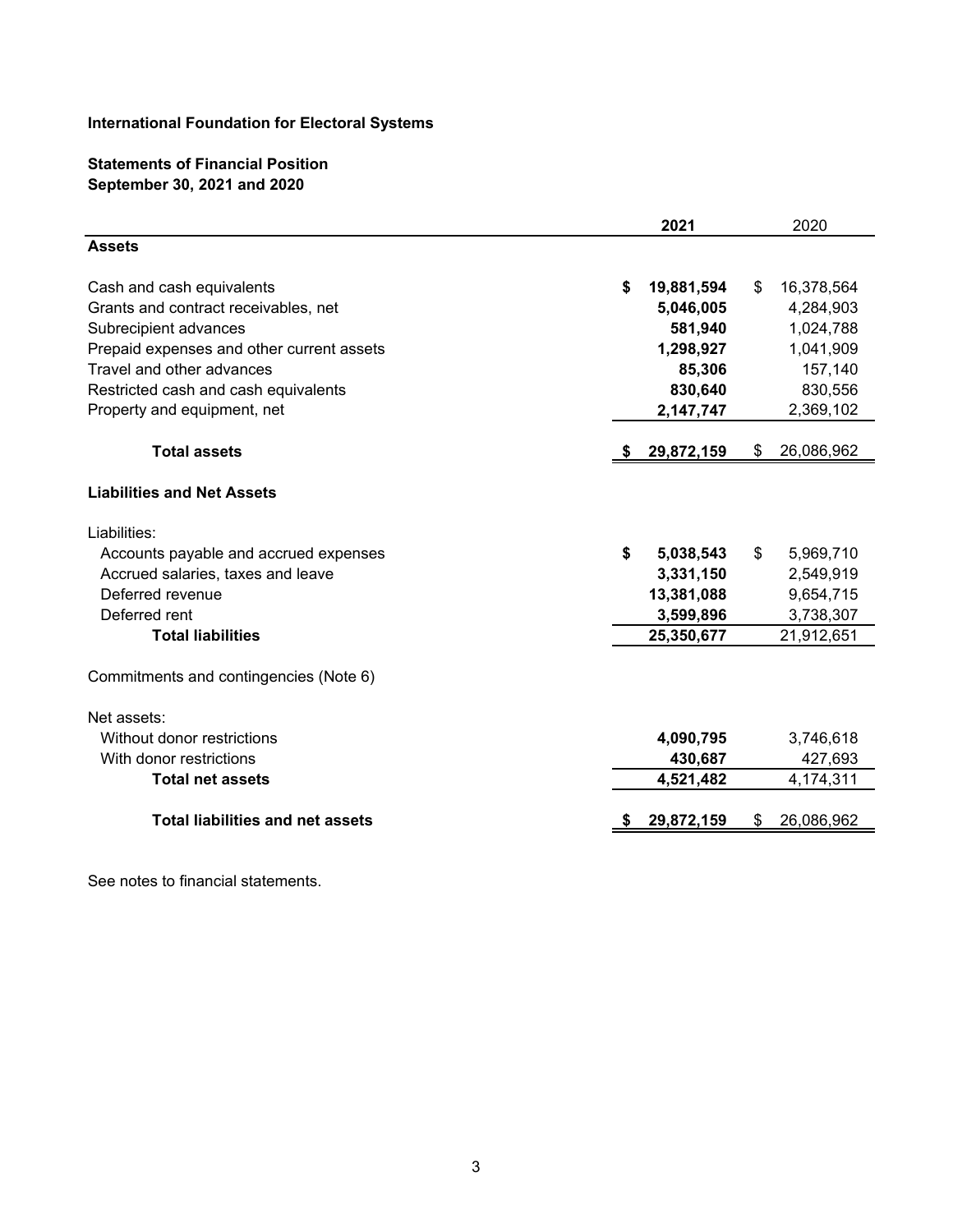# **Statements of Activities Years Ended September 30, 2021 and 2020**

| Changes in net assets without donor restrictions:<br>Support and revenues:<br>Federal grants and co-op agreements<br>54,416,450<br>$\boldsymbol{\mathsf{s}}$<br>42,719,769<br>\$<br>Non-federal awards, private grants and contracts<br>21,727,048<br>19,089,264<br>PPP grant revenue<br>1,300,000<br>Contributions<br>225,600<br>240,879<br>Other<br>208<br>42,429<br>Net assets released from restrictions<br>3,799<br>4,506<br>63,396,140<br>76,373,812<br><b>Total support and revenues</b><br>Expenses:<br>Program services:<br>Africa<br>8,395,975<br>16,370,389<br>Americas<br>3,318,370<br>1,894,817<br>Asia<br>18,710,211<br>22,189,936<br>Middle East and North Africa<br>7,495,226<br>13,705,409<br>12,107,446<br>Europe and Eurasia<br>12,319,245<br>Center for Applied Research<br>3,127,550<br>2,455,925<br>Supporting services:<br>General and administrative<br>8,683,375<br>8,004,092<br>16,441<br>Fundraising<br>6,885<br>76,029,635<br>62,771,657<br><b>Total expenses</b><br>Change in net assets without donor restrictions<br>344,177<br>624,483<br>Changes in net assets with donor restrictions:<br>Contributions<br>7,500<br>73,056<br>Net assets released from restrictions<br>(4, 506)<br>(3,799)<br>69,257<br>2,994<br>Change in net assets with donor restrictions<br><b>Change in net assets</b><br>347,171<br>693,740<br>Net assets:<br>Beginning<br>4,174,311<br>3,480,571<br>Ending<br>\$<br>4,174,311<br>4,521,482 |  | 2021 | 2020 |
|------------------------------------------------------------------------------------------------------------------------------------------------------------------------------------------------------------------------------------------------------------------------------------------------------------------------------------------------------------------------------------------------------------------------------------------------------------------------------------------------------------------------------------------------------------------------------------------------------------------------------------------------------------------------------------------------------------------------------------------------------------------------------------------------------------------------------------------------------------------------------------------------------------------------------------------------------------------------------------------------------------------------------------------------------------------------------------------------------------------------------------------------------------------------------------------------------------------------------------------------------------------------------------------------------------------------------------------------------------------------------------------------------------------------------------------------------|--|------|------|
|                                                                                                                                                                                                                                                                                                                                                                                                                                                                                                                                                                                                                                                                                                                                                                                                                                                                                                                                                                                                                                                                                                                                                                                                                                                                                                                                                                                                                                                      |  |      |      |
|                                                                                                                                                                                                                                                                                                                                                                                                                                                                                                                                                                                                                                                                                                                                                                                                                                                                                                                                                                                                                                                                                                                                                                                                                                                                                                                                                                                                                                                      |  |      |      |
|                                                                                                                                                                                                                                                                                                                                                                                                                                                                                                                                                                                                                                                                                                                                                                                                                                                                                                                                                                                                                                                                                                                                                                                                                                                                                                                                                                                                                                                      |  |      |      |
|                                                                                                                                                                                                                                                                                                                                                                                                                                                                                                                                                                                                                                                                                                                                                                                                                                                                                                                                                                                                                                                                                                                                                                                                                                                                                                                                                                                                                                                      |  |      |      |
|                                                                                                                                                                                                                                                                                                                                                                                                                                                                                                                                                                                                                                                                                                                                                                                                                                                                                                                                                                                                                                                                                                                                                                                                                                                                                                                                                                                                                                                      |  |      |      |
|                                                                                                                                                                                                                                                                                                                                                                                                                                                                                                                                                                                                                                                                                                                                                                                                                                                                                                                                                                                                                                                                                                                                                                                                                                                                                                                                                                                                                                                      |  |      |      |
|                                                                                                                                                                                                                                                                                                                                                                                                                                                                                                                                                                                                                                                                                                                                                                                                                                                                                                                                                                                                                                                                                                                                                                                                                                                                                                                                                                                                                                                      |  |      |      |
|                                                                                                                                                                                                                                                                                                                                                                                                                                                                                                                                                                                                                                                                                                                                                                                                                                                                                                                                                                                                                                                                                                                                                                                                                                                                                                                                                                                                                                                      |  |      |      |
|                                                                                                                                                                                                                                                                                                                                                                                                                                                                                                                                                                                                                                                                                                                                                                                                                                                                                                                                                                                                                                                                                                                                                                                                                                                                                                                                                                                                                                                      |  |      |      |
|                                                                                                                                                                                                                                                                                                                                                                                                                                                                                                                                                                                                                                                                                                                                                                                                                                                                                                                                                                                                                                                                                                                                                                                                                                                                                                                                                                                                                                                      |  |      |      |
|                                                                                                                                                                                                                                                                                                                                                                                                                                                                                                                                                                                                                                                                                                                                                                                                                                                                                                                                                                                                                                                                                                                                                                                                                                                                                                                                                                                                                                                      |  |      |      |
|                                                                                                                                                                                                                                                                                                                                                                                                                                                                                                                                                                                                                                                                                                                                                                                                                                                                                                                                                                                                                                                                                                                                                                                                                                                                                                                                                                                                                                                      |  |      |      |
|                                                                                                                                                                                                                                                                                                                                                                                                                                                                                                                                                                                                                                                                                                                                                                                                                                                                                                                                                                                                                                                                                                                                                                                                                                                                                                                                                                                                                                                      |  |      |      |
|                                                                                                                                                                                                                                                                                                                                                                                                                                                                                                                                                                                                                                                                                                                                                                                                                                                                                                                                                                                                                                                                                                                                                                                                                                                                                                                                                                                                                                                      |  |      |      |
|                                                                                                                                                                                                                                                                                                                                                                                                                                                                                                                                                                                                                                                                                                                                                                                                                                                                                                                                                                                                                                                                                                                                                                                                                                                                                                                                                                                                                                                      |  |      |      |
|                                                                                                                                                                                                                                                                                                                                                                                                                                                                                                                                                                                                                                                                                                                                                                                                                                                                                                                                                                                                                                                                                                                                                                                                                                                                                                                                                                                                                                                      |  |      |      |
|                                                                                                                                                                                                                                                                                                                                                                                                                                                                                                                                                                                                                                                                                                                                                                                                                                                                                                                                                                                                                                                                                                                                                                                                                                                                                                                                                                                                                                                      |  |      |      |
|                                                                                                                                                                                                                                                                                                                                                                                                                                                                                                                                                                                                                                                                                                                                                                                                                                                                                                                                                                                                                                                                                                                                                                                                                                                                                                                                                                                                                                                      |  |      |      |
|                                                                                                                                                                                                                                                                                                                                                                                                                                                                                                                                                                                                                                                                                                                                                                                                                                                                                                                                                                                                                                                                                                                                                                                                                                                                                                                                                                                                                                                      |  |      |      |
|                                                                                                                                                                                                                                                                                                                                                                                                                                                                                                                                                                                                                                                                                                                                                                                                                                                                                                                                                                                                                                                                                                                                                                                                                                                                                                                                                                                                                                                      |  |      |      |
|                                                                                                                                                                                                                                                                                                                                                                                                                                                                                                                                                                                                                                                                                                                                                                                                                                                                                                                                                                                                                                                                                                                                                                                                                                                                                                                                                                                                                                                      |  |      |      |
|                                                                                                                                                                                                                                                                                                                                                                                                                                                                                                                                                                                                                                                                                                                                                                                                                                                                                                                                                                                                                                                                                                                                                                                                                                                                                                                                                                                                                                                      |  |      |      |
|                                                                                                                                                                                                                                                                                                                                                                                                                                                                                                                                                                                                                                                                                                                                                                                                                                                                                                                                                                                                                                                                                                                                                                                                                                                                                                                                                                                                                                                      |  |      |      |
|                                                                                                                                                                                                                                                                                                                                                                                                                                                                                                                                                                                                                                                                                                                                                                                                                                                                                                                                                                                                                                                                                                                                                                                                                                                                                                                                                                                                                                                      |  |      |      |
|                                                                                                                                                                                                                                                                                                                                                                                                                                                                                                                                                                                                                                                                                                                                                                                                                                                                                                                                                                                                                                                                                                                                                                                                                                                                                                                                                                                                                                                      |  |      |      |
|                                                                                                                                                                                                                                                                                                                                                                                                                                                                                                                                                                                                                                                                                                                                                                                                                                                                                                                                                                                                                                                                                                                                                                                                                                                                                                                                                                                                                                                      |  |      |      |
|                                                                                                                                                                                                                                                                                                                                                                                                                                                                                                                                                                                                                                                                                                                                                                                                                                                                                                                                                                                                                                                                                                                                                                                                                                                                                                                                                                                                                                                      |  |      |      |
|                                                                                                                                                                                                                                                                                                                                                                                                                                                                                                                                                                                                                                                                                                                                                                                                                                                                                                                                                                                                                                                                                                                                                                                                                                                                                                                                                                                                                                                      |  |      |      |
|                                                                                                                                                                                                                                                                                                                                                                                                                                                                                                                                                                                                                                                                                                                                                                                                                                                                                                                                                                                                                                                                                                                                                                                                                                                                                                                                                                                                                                                      |  |      |      |
|                                                                                                                                                                                                                                                                                                                                                                                                                                                                                                                                                                                                                                                                                                                                                                                                                                                                                                                                                                                                                                                                                                                                                                                                                                                                                                                                                                                                                                                      |  |      |      |
|                                                                                                                                                                                                                                                                                                                                                                                                                                                                                                                                                                                                                                                                                                                                                                                                                                                                                                                                                                                                                                                                                                                                                                                                                                                                                                                                                                                                                                                      |  |      |      |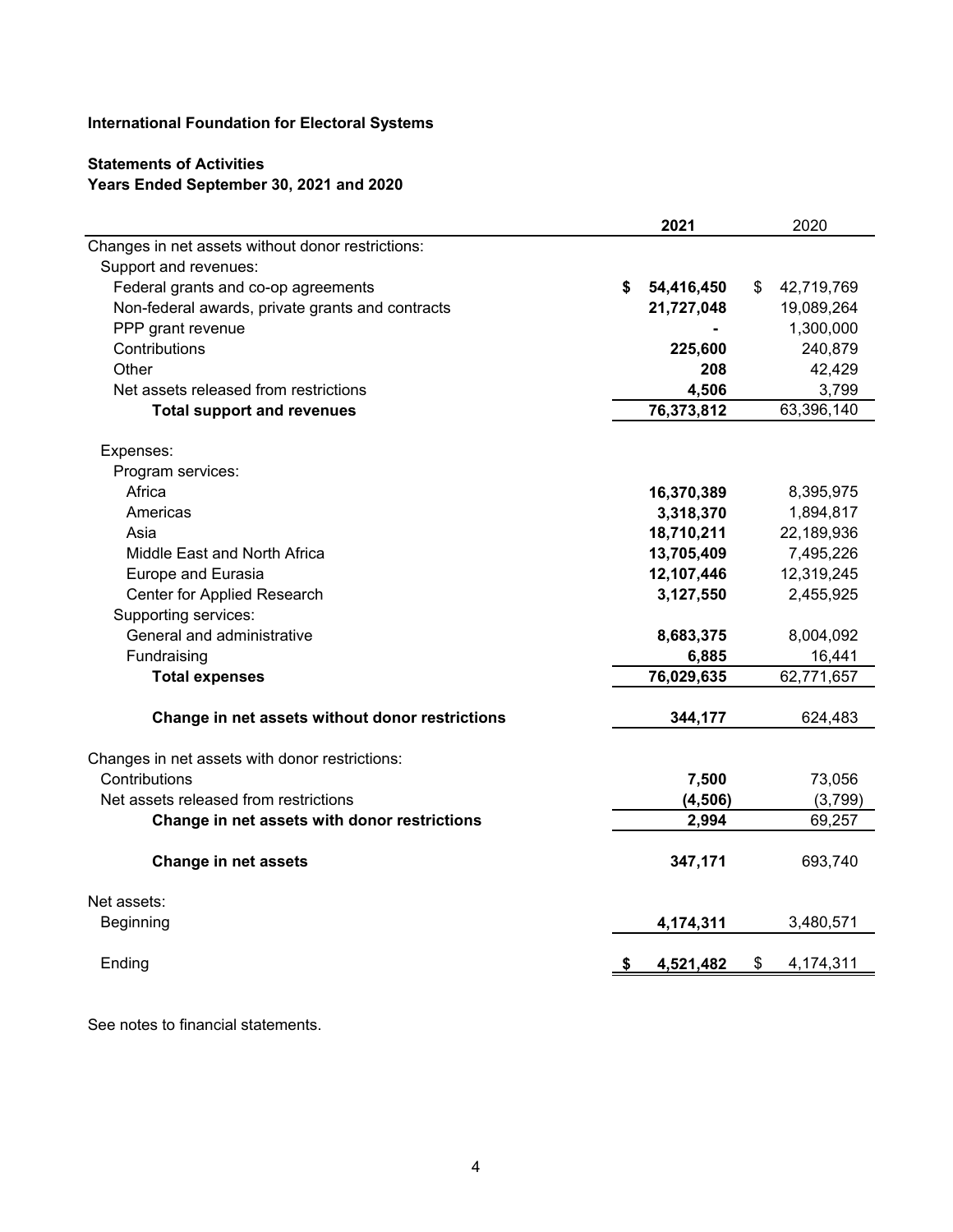# **Statement of Functional Expenses Year Ended September 30, 2021**

|                         | <b>Program Services</b> |                 |                 |                     |                   |                   | <b>Supporting Services</b> |                      |                  |
|-------------------------|-------------------------|-----------------|-----------------|---------------------|-------------------|-------------------|----------------------------|----------------------|------------------|
|                         |                         |                 |                 | <b>Middle East</b>  |                   | <b>Center for</b> | General                    |                      |                  |
|                         |                         |                 |                 | and                 | <b>Europe and</b> | <b>Applied</b>    | and                        |                      |                  |
|                         | Africa                  | <b>Americas</b> | Asia            | <b>North Africa</b> | Eurasia           | Research          | <b>Administrative</b>      | <b>Fundraising</b>   | <b>Total</b>     |
| Compensation            | 4,732,049<br>\$         | 1,049,367<br>\$ | 5,788,739<br>\$ | 4,165,431<br>\$     | 4,422,690<br>\$   | 1,663,095         | 4,686,202<br>\$            | \$<br>$\blacksquare$ | 26,507,573<br>\$ |
| Payroll taxes           | 212,598                 | 47,145          | 260,073         | 187,142             | 198,700           | 74,718            | 210,539                    |                      | 1,190,915        |
| Retirement plan         | 162,198                 | 35,969          | 198,418         | 142,776             | 151,594           | 57,005            | 160,627                    |                      | 908,587          |
| Other benefits          | 921,663                 | 204,385         | 1,127,475       | 811,302             | 861,409           | 323,922           | 912,733                    |                      | 5,162,889        |
|                         | 6,028,508               | 1,336,866       | 7,374,705       | 5,306,651           | 5,634,393         | 2,118,740         | 5,970,101                  | $\blacksquare$       | 33,769,964       |
| Consulting              | 2,066,433               | 1,244,592       | 3,708,419       | 3,195,486           | 2,436,665         | 252,195           | 1,300,768                  | 3,358                | 14,207,916       |
| Subrecipients           | 1,050,710               | 29,600          | 2,554,325       | 1,843,970           | 887,208           | 568,799           |                            |                      | 6,934,612        |
| Seminars and training   | 4,031,632               | 40,681          | 467,152         | 1,757,604           | 528,190           | 1,841             | 21,827                     | $\blacksquare$       | 6,848,927        |
| Commodities             | 1,094,665               | 186,932         | 1,995,030       | 162,799             | 1,285,951         | 7,873             |                            | $\blacksquare$       | 4,733,250        |
| Field office expense    | 350,152                 | 116,658         | 976,103         | 390,649             | 415,044           | 30,055            | 9,836                      | $\blacksquare$       | 2,288,497        |
| Travel                  | 714,424                 | 210,803         | 489,624         | 365,993             | 225,971           | 11,397            | 33,902                     | ٠                    | 2,052,114        |
| Equipment maintenance   | 462,045                 | 33,755          | 354,133         | 197,539             | 133,163           | 139               | 213,391                    | $\blacksquare$       | 1,394,165        |
| Occupancy               | 221,600                 | 49,142          | 271,085         | 195,066             | 207,113           | 77,882            | 219,453                    |                      | 1,241,341        |
| Other office            | 1,798                   | 1,445           | 54,606          | 184                 | 76,448            | 95                | 497,770                    | 1,767                | 634,113          |
| Insurance               | 76,971                  | 17,069          | 94,159          | 67,755              | 71,939            | 27,052            | 76,225                     |                      | 431,170          |
| Telephone               | 123,351                 | 12,342          | 125,441         | 11,519              | 36,831            | 6,706             | 78,056                     |                      | 394,246          |
| Depreciation            | 55,005                  | 12,198          | 67,288          | 48,419              | 51,409            | 19,332            | 59,738                     |                      | 313,389          |
| Legal fees              | 32,903                  | 4,362           | 60,904          | 90,773              | 30,845            | 5,388             | 20,478                     | 1,760                | 247,413          |
| Accounting fees         | 9,896                   |                 | 63,848          | 15,114              | 36,717            |                   | 121,700                    |                      | 247,275          |
| Supplies                | 37,632                  | 15,972          | 35,194          | 24,028              | 19,238            | 56                | 26,274                     |                      | 158,394          |
| Printing and production | 10,311                  | 5,674           | 15,544          | 31,580              | 23,219            |                   | 26,636                     |                      | 112,964          |
| Postage and delivery    | 2,353                   | 279             | 2,651           | 280                 | 7,102             | ۰                 | 7,220                      | $\blacksquare$       | 19,885           |
|                         | \$16,370,389            | 3,318,370<br>\$ | \$18,710,211    | \$13,705,409        | \$12,107,446      | \$3,127,550       | 8,683,375<br>\$            | 6,885<br>\$          | \$76,029,635     |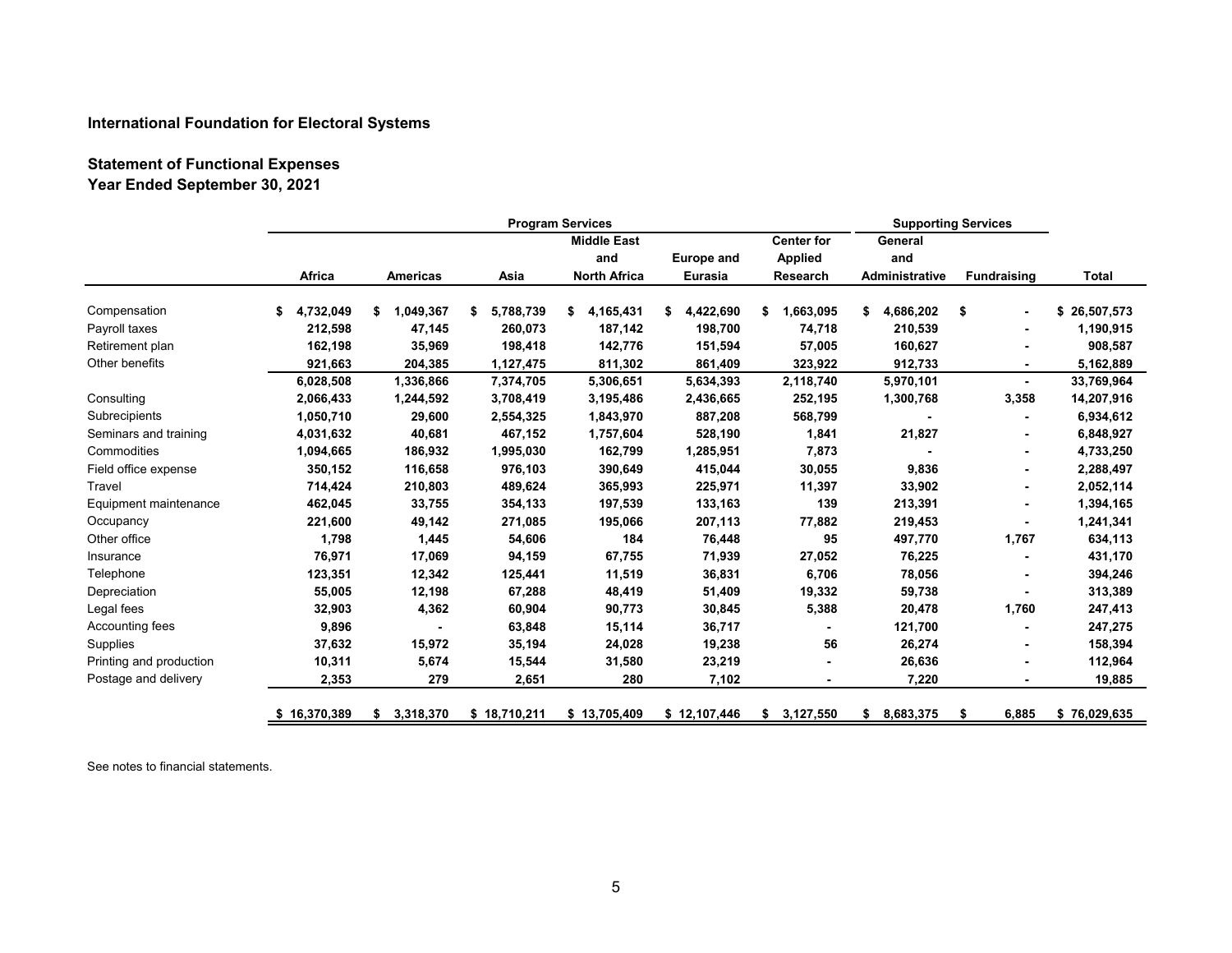# **Statement of Functional Expenses Year Ended September 30, 2020**

|                         | <b>Program Services</b> |    |           |    |            |    | <b>Supporting Services</b> |                 |   |              |    |                |             |                          |              |  |
|-------------------------|-------------------------|----|-----------|----|------------|----|----------------------------|-----------------|---|--------------|----|----------------|-------------|--------------------------|--------------|--|
|                         |                         |    |           |    | Center for |    | <b>Middle East</b>         |                 |   |              |    | General        |             |                          |              |  |
|                         |                         |    |           |    | Applied    |    | and                        |                 |   | Europe and   |    | and            |             |                          |              |  |
|                         | Africa                  |    | Americas  |    | Research   |    | North Africa               | Asia            |   | Eurasia      |    | Administrative | Fundraising |                          | Total        |  |
| Compensation            | \$<br>3,384,629         | \$ | 708,026   | \$ | 1,368,217  | \$ | 2,280,991                  | \$<br>5,266,701 | S | 4,163,600    | \$ | 4,204,769      | \$          | 1,255                    | \$21,378,188 |  |
| Payroll taxes           | 159,489                 |    | 33,363    |    | 64,473     |    | 107,484                    | 248,175         |   | 196,196      |    | 198,136        |             | 59                       | 1,007,375    |  |
| Retirement plan         | 114,802                 |    | 24,015    |    | 46,408     |    | 77,368                     | 178,640         |   | 141,224      |    | 142,620        |             | 43                       | 725,120      |  |
| Other benefits          | 636,916                 |    | 133,236   |    | 257,470    |    | 429,234                    | 991,082         |   | 783,502      |    | 791,249        |             | 236                      | 4,022,925    |  |
|                         | 4,295,836               |    | 898,640   |    | 1,736,568  |    | 2,895,077                  | 6,684,598       |   | 5,284,522    |    | 5,336,774      |             | 1,593                    | 27,133,608   |  |
| Consulting              | 825,035                 |    | 570,086   |    | 204,476    |    | 2,360,950                  | 3,069,109       |   | 1,789,070    |    | 770,984        |             | 8,700                    | 9,598,410    |  |
| Commodities             | 380,960                 |    | 80,110    |    | 7,873      |    | 450,390                    | 5,876,178       |   | 2,788,551    |    |                |             | $\blacksquare$           | 9,584,062    |  |
| Subrecipients           | 296,880                 |    | 3,225     |    | 313,629    |    | 473,899                    | 2,555,271       |   | 542,011      |    |                |             | $\overline{\phantom{a}}$ | 4,184,915    |  |
| Seminars and training   | 1,090,657               |    | 25,559    |    | 2,447      |    | 321,476                    | 1,180,562       |   | 419,841      |    | 55,733         |             | 103                      | 3,096,378    |  |
| Travel                  | 428,028                 |    | 138,443   |    | 49,702     |    | 295,855                    | 1,032,006       |   | 345,223      |    | 194,281        |             | 224                      | 2,483,762    |  |
| Field office expense    | 410,631                 |    | 88,945    |    | 5,000      |    | 248,261                    | 794,703         |   | 536,777      |    | 30,988         |             | $\overline{\phantom{a}}$ | 2,115,305    |  |
| Occupancy               | 175,530                 |    | 36,719    |    | 70,957     |    | 118,295                    | 273,137         |   | 215,929      |    | 538,780        |             | $\overline{\phantom{a}}$ | 1,429,347    |  |
| Equipment maintenance   | 248,584                 |    | 3,540     |    | 511        |    | 140,672                    | 241,938         |   | 74,029       |    | 183,772        |             |                          | 893,046      |  |
| Other office            | (4, 138)                |    | 2,250     |    |            |    | (31,071)                   | 75,556          |   | 49,473       |    | 405,470        |             | 5,706                    | 503,246      |  |
| Insurance               | 63,988                  |    | 13,386    |    | 25,867     |    | 43,123                     | 99,569          |   | 78,715       |    | 79,493         |             |                          | 404,141      |  |
| Telephone               | 40,038                  |    | 12,768    |    | 5,071      |    | 10,915                     | 110,190         |   | 30,951       |    | 125,690        |             |                          | 335,623      |  |
| Legal fees              | 60,632                  |    | 5,912     |    | 16,852     |    | 82,131                     | 50,731          |   | 35,613       |    | 53,413         |             | $\overline{\phantom{a}}$ | 305,284      |  |
| Depreciation            | 40,330                  |    | 8,437     |    | 16,303     |    | 27,179                     | 62,756          |   | 49,612       |    | 50,103         |             | $\blacksquare$           | 254,720      |  |
| Accounting fees         | 4,434                   |    |           |    |            |    | 12,972                     | 7,244           |   | 38,995       |    | 121,700        |             | $\overline{\phantom{a}}$ | 185,345      |  |
| <b>Supplies</b>         | 30,640                  |    | 4,201     |    | 106        |    | 39,978                     | 44,850          |   | 31,972       |    | 24,453         |             | $\overline{\phantom{a}}$ | 176,200      |  |
| Printing and production | 3,213                   |    | 1,533     |    | 561        |    | 4,047                      | 29,016          |   | 4,255        |    | 28,734         |             | 115                      | 71,474       |  |
| Postage and delivery    | 4.697                   |    | 1,063     |    | 2          |    | 1,077                      | 2,522           |   | 3,706        |    | 3,724          |             | $\sim$                   | 16,791       |  |
|                         | \$<br>8,395,975         | \$ | 1,894,817 | \$ | 2,455,925  |    | \$ 7,495,226               | \$22,189,936    |   | \$12,319,245 |    | \$8,004,092    | \$          | 16,441                   | \$62,771,657 |  |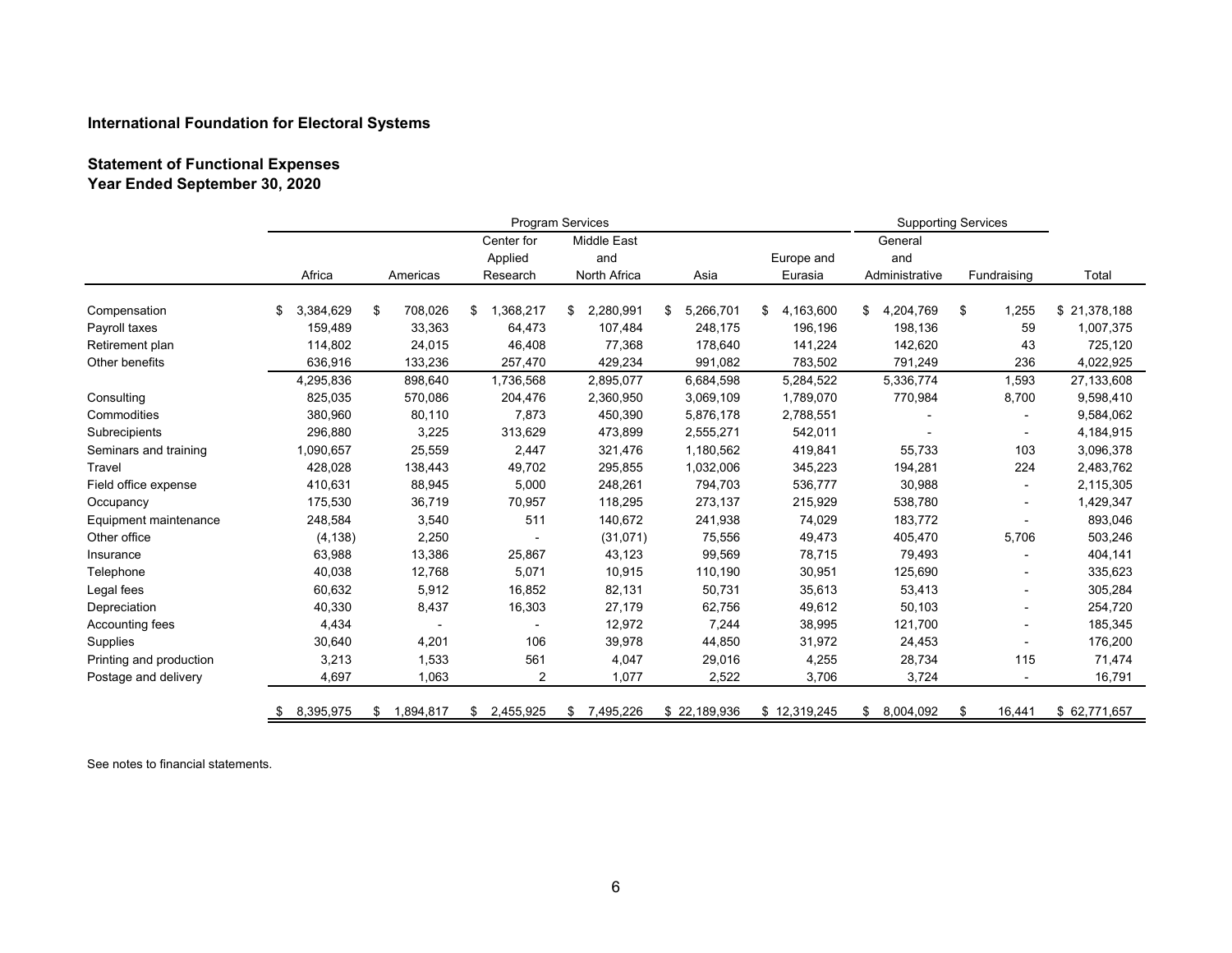# **Statements of Cash Flows Years Ended September 30, 2021 and 2020**

|                                                           |    | 2021       | 2020             |
|-----------------------------------------------------------|----|------------|------------------|
| Cash flows from operating activities:                     |    |            |                  |
| Change in net assets                                      | \$ | 347,171    | \$<br>693,740    |
| Adjustments to reconcile change in net assets to net cash |    |            |                  |
| provided by operating activities:                         |    |            |                  |
| Depreciation and amortization                             |    | 313,389    | 254,720          |
| Changes in allowance for doubtful accounts                |    | 108,753    | (48, 194)        |
| Deferred rent                                             |    | (138, 411) | (91, 794)        |
| Changes in operating assets and liabilities:              |    |            |                  |
| (Increase) decrease in:                                   |    |            |                  |
| Grants and contracts receivable                           |    | (869, 855) | 1,820,465        |
| Subrecipient advances                                     |    | 442,848    | (905, 106)       |
| Prepaid expenses and other current assets                 |    | (257, 018) | (77, 380)        |
| Travel and other advances                                 |    | 71,834     | 116,020          |
| Increase (decrease) in:                                   |    |            |                  |
| Accounts payable and accrued expenses                     |    | (931, 167) | 1,787,224        |
| Accrued salaries, taxes and leave                         |    | 781,231    | 587,533          |
| Deferred revenue                                          |    | 3,726,373  | 1,668,276        |
| Net cash provided by operating activities                 |    | 3,595,148  | 5,805,504        |
| Cash flows from investing activities:                     |    |            |                  |
| Purchases of property and equipment                       |    | (92, 034)  | (165, 786)       |
| Net cash used in investing activities                     |    | (92, 034)  | (165, 786)       |
|                                                           |    |            |                  |
| Net increase in cash and cash equivalents                 |    | 3,503,114  | 5,639,718        |
| Cash and cash equivalents:                                |    |            |                  |
| <b>Beginning</b>                                          |    | 17,209,120 | 11,569,402       |
| Ending                                                    |    | 20,712,234 | \$<br>17,209,120 |
|                                                           |    |            |                  |
| Cash and cash equivalents-unrestricted                    | S  | 19,881,594 | \$<br>16,378,564 |
| Cash and cash equivalents-restricted                      |    | 830,640    | 830,556          |
|                                                           |    |            |                  |
|                                                           | \$ | 20,712,234 | \$<br>17,209,120 |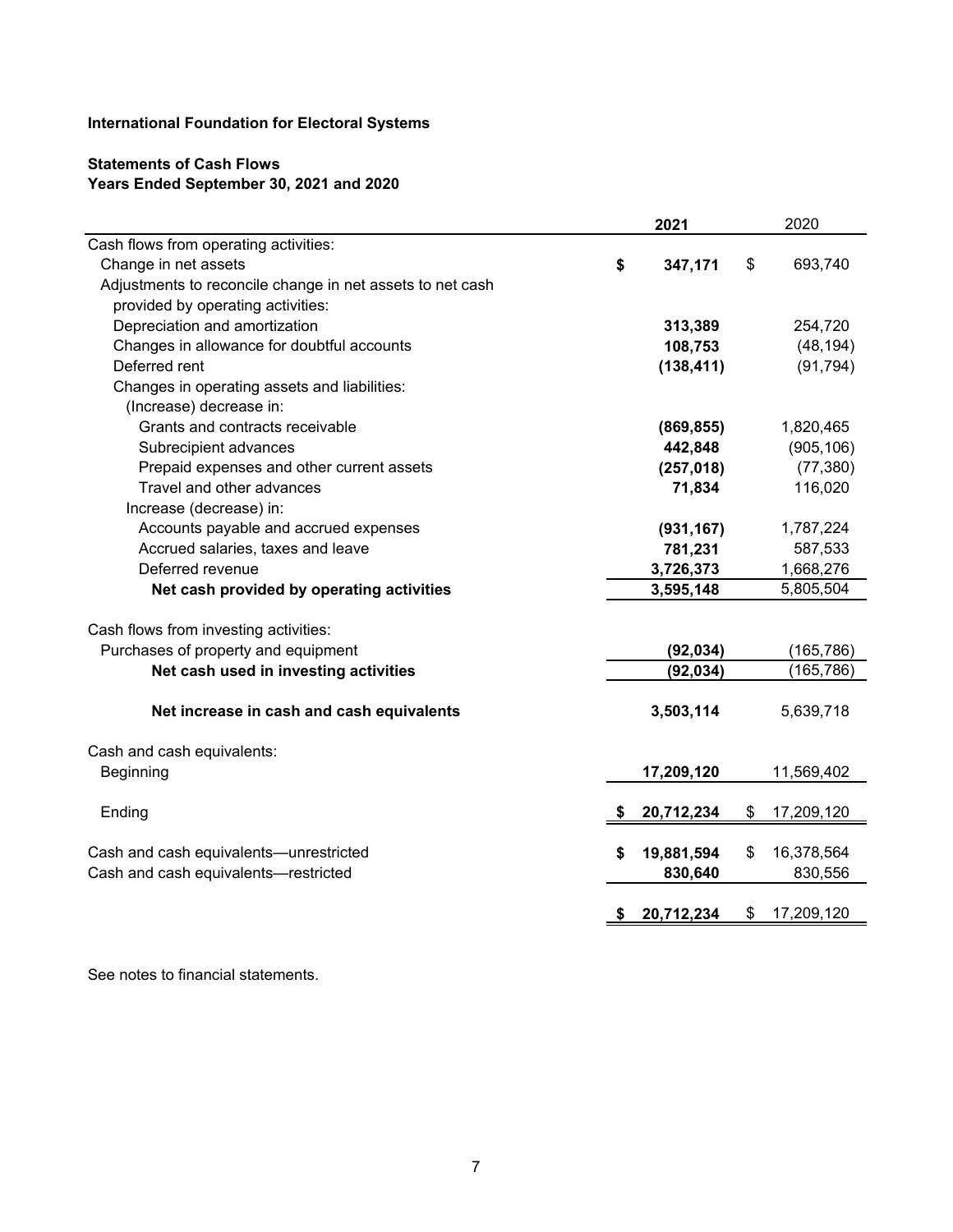#### **Notes to Financial Statements**

#### **Note 1. Nature of Activities and Significant Accounting Policies**

**Nature of activities:** International Foundation for Electoral Systems (IFES) was established in 1987 as a nonprofit corporation in the District of Columbia. IFES supports the building of democratic societies around the world and provides technical assistance in the areas of election administration, civil society development, good governance and the rule of law. IFES maintains field offices in many countries, including Asia Pacific, Africa, Americas, Europe and EurAsia and Middle East and North Africa (MENA), where its programs are operated.

In 2014, IFES established the Center for Applied Research (the Center) unit to solidify IFES's technical leadership in the democracy and governance field. The Center seeks to integrate learning throughout IFES, from development to delivery, to drive excellence and effectiveness in programming, promote staff development, and position IFES as a leader in democracy and governance assistance and innovation.

A summary of IFES's significant accounting policies follows:

**Basis of presentation:** The accompanying financial statement presentation follows the recommendations under the Not-for-Profit Entities Topic of the Financial Accounting Standards Board (FASB) Accounting Standards Codification (ASC). Under the ASC, IFES is required to report information regarding its financial position and activities according to two classes of net assets: with and without donor restrictions.

Net assets with donor restrictions are subject to donor-imposed restrictions. Some donor-imposed restrictions are temporary in nature, such as those that will be met by the passage of time or other events specified by the donor. Other donor-imposed restrictions are perpetual in nature, where the donor stipulates that resources be maintained in perpetuity. Donor-imposed restrictions are released when a restriction expires, that is, when the stipulated time has elapsed, when the stipulated purpose for which the resource was restricted has been fulfilled, or both.

Net assets without donor restrictions are not subject to donor-imposed restrictions. IFES's net assets without donor restrictions are comprised of undesignated net assets, which represents funds available for general operations.

**Use of estimates:** The preparation of financial statements in conformity with generally accepted accounting principles (U.S. GAAP) requires management to make estimates and assumptions that affect the reported amounts of assets and liabilities and disclosure of contingent assets and liabilities at the date of the financial statements, and the reported amounts of revenue and expenses during the reporting period. Actual results could differ from those estimates.

**Foreign currency translation:** Monthly expenses incurred in foreign currency by project field sites worldwide are translated using the weighted average exchange rate for the reporting period where applicable.

**Cash equivalents:** IFES considers all highly liquid instruments with original maturities of three months or less to be cash equivalents. Cash equivalents include time deposits and highly liquid investments held in banks.

**Financial risk:** IFES maintains its cash in bank deposit accounts which, at times, may exceed federally insured limits. IFES has not experienced any losses in such accounts. IFES believes it is not exposed to any significant financial risk on cash and cash equivalents.

IFES had approximately \$1.1 million and \$1.3 million cash and cash equivalents held at financial institutions in foreign countries at September 30, 2021 and 2020.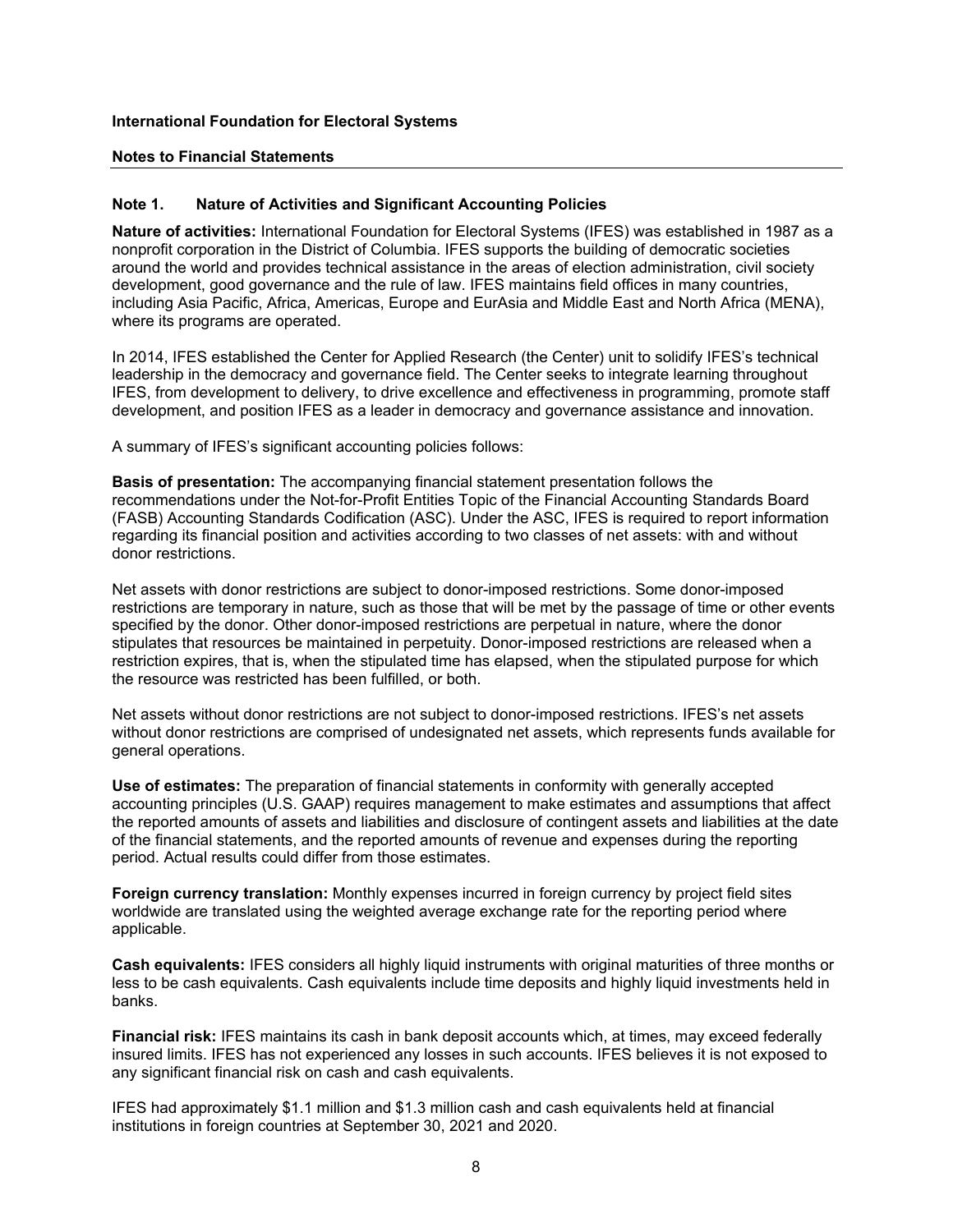#### **Notes to Financial Statements**

#### **Note 1. Nature of Activities and Significant Accounting Policies (Continued)**

**Restricted cash and cash equivalents:** At September 30, 2021 and 2020, IFES has restricted balances of cash and cash equivalents required as collateral for a letter of credit required under IFES's home office lease (see Note 6).

**Grants and contract receivables:** Grants and contract receivables are generated from prime and subcontracting arrangements with federal governmental agencies and other various private and governmental entities. For grants that are recognized as unconditional promises to give, the receivable is recorded as support in the period during which the promise is made to IFES. For grants determined to be conditional awards or grants, recognition is made as conditions are met or revenue earned, as applicable. Billed amounts represent invoices that have been prepared and sent to the funder. Unbilled amounts represent recoverable costs incurred and where applicable, accrued fixed fees related to contracts and grants for which the funder has not been invoiced. Management determines the allowance for doubtful accounts by regularly evaluating individual customer receivables and considering a customer's financial condition, credit history and current economic conditions. Management has recorded an allowance for contract receivables that are considered to be uncollectible.

Billed contract receivables are considered past due if the invoice has been outstanding more than 30 days. IFES does not charge interest on billing contract receivables; however, federal governmental agencies generally pay interest on invoices outstanding more than 30 days. IFES records interest income from federal governmental agencies when received.

**Subrecipient advances:** IFES issues subrecipient advances to various international organizations to provide services, such as security, surveys, training, etc. as defined by an approved statement of work and budget in connection with its performance of prime contracts, grants or cooperative agreements. A subrecipient advance is recorded if the total amount of expenses incurred to date is less than the amount paid to the subgrantee. Subrecipient expenses are recognized when the subrecipients provide the proper support for their activities.

**Property and equipment:** IFES capitalizes all property and equipment purchases of at least \$5,000. Property and equipment are stated at cost less accumulated depreciation and amortization and are being depreciated on a straight-line basis over the estimated useful lives of the assets, ranging from three to five years. Leasehold improvements are amortized over the shorter of the remaining lease term or the estimated useful lives of the improvements.

Prior to the completion of a federal award, IFES disposes of the software and equipment in coordination with the awardees and in accordance with the terms and conditions of the award. Expenditures for major additions and improvements are capitalized and minor replacements, maintenance and repairs are charged to expense as incurred. When property and equipment is retired, or otherwise disposed of, the cost and accumulated depreciation and amortization is removed from the accounts and any resulting gain or loss is included in the change in net assets for the respective period.

**Deferred rent:** IFES recognizes the minimum rents required under a lease agreement as a rent expense on a straight-line basis over the term of the lease. Differences between amounts recorded as expense and amounts actually paid are reported as liability for deferred rent in the statements of financial position.

**Revenue recognition:** IFES receives grants, cooperative agreements and contracts from federal and state agencies, international government agencies and organizations, as well as from private organizations. Such award instruments are to be used for specific programs.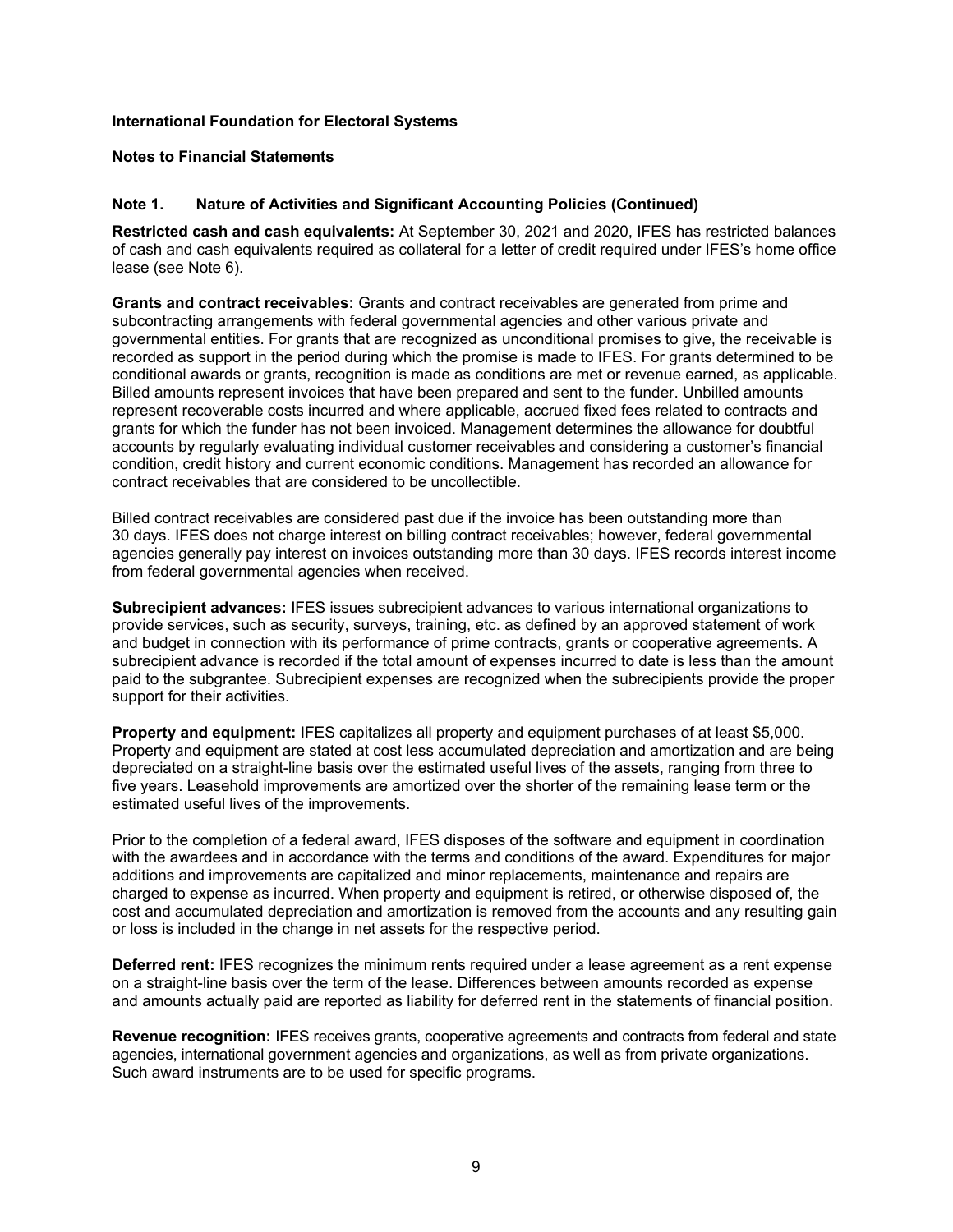#### **Notes to Financial Statements**

#### **Note 1. Nature of Activities and Significant Accounting Policies (Continued)**

Contract revenue under exchange agreements is recognized when persuasive evidence of an arrangement exists, services have been rendered or goods delivered, the contract price is fixed or determinable and collectability is reasonably assured. Revenue associated with work performed prior to the completion and signing of grant documents is recognized only when it can be reliably estimated and realization is probable. IFES bases its estimates on previous experiences with the customer or grantors, communications with the customer or grantor regarding funding status and its knowledge of available funding for the contract or grant.

Certain grant agreements are considered conditional contributions. Revenue and expenses are recognized in accordance with the authoritative guidance issued by the FASB whereby revenue is generally recognized as the related qualifying expenses are incurred and conditions met. Any excess of cash advances received over reimbursable expenditures is recorded as deferred revenue.

Federal government contract costs, including indirect costs, are subject to audit and adjustment by applicable cognizant audit agencies. Contract revenue has been recorded in amounts that are expected to be realized upon final settlement.

IFES's activities are primarily supported through awards from U.S. government agencies, international government agencies and organizations and private donors. A substantial amount of IFES's revenue is derived from federal awards provided by IFES's cognizant agency, the U.S. Agency for International Development (USAID). Revenue recognized from grants, cooperative agreements and contracts and support awarded by USAID approximated 66% and 62% of total revenues without donor restrictions for the years ended September 30, 2021 and 2020, respectively.

Unconditional contributions, including unconditional promises to give cash or other assets, are reported at fair value at the date that there is sufficient verifiable evidence documenting that a promise was made by the donor and received by IFES.

IFES received conditional federal awards that have not been recognized as revenue at the respective statement of financial position date, as remaining related expenditures have not yet occurred. As of September 30, 2021, the amount of unrecognized conditional federal awards and non-federal awards amounted to \$124,173,080 and \$21,364,955, respectively.

Donated services are recognized as contributions in accordance with the authoritative guidance issued by the FASB if the services: (a) create or enhance nonfinancial assets, or (b) require specialized skills, are performed by individuals with those skills and would otherwise be purchased by IFES. During the years ended September 30, 2021 and 2020, IFES recorded donated services of \$0 and \$22,174, respectively, which are included in consulting, legal fees and travel in the accompanying statements of functional expenses.

**Commodities:** IFES procures goods and materials, such as training materials, equipment, ballot boxes, textbooks, etc., as required by the statement of work or mission of the project in connection with its performance of prime contracts, grants or cooperative agreements.

**Functional allocation of expenses:** The costs of providing the various programs and other activities are summarized on a functional basis in the statements of activities. Expenses that can be identified with a specific program or support service are charged directly, according to their natural expenditure classification. Compensation and related expenses are allocated based on level of efforts. Legal fees, consulting, depreciation, equipment maintenance, field office expense, occupancy, postage and delivery, printing and production, supplies, seminars and training, telephone and travel expenses are allocated based on compensation.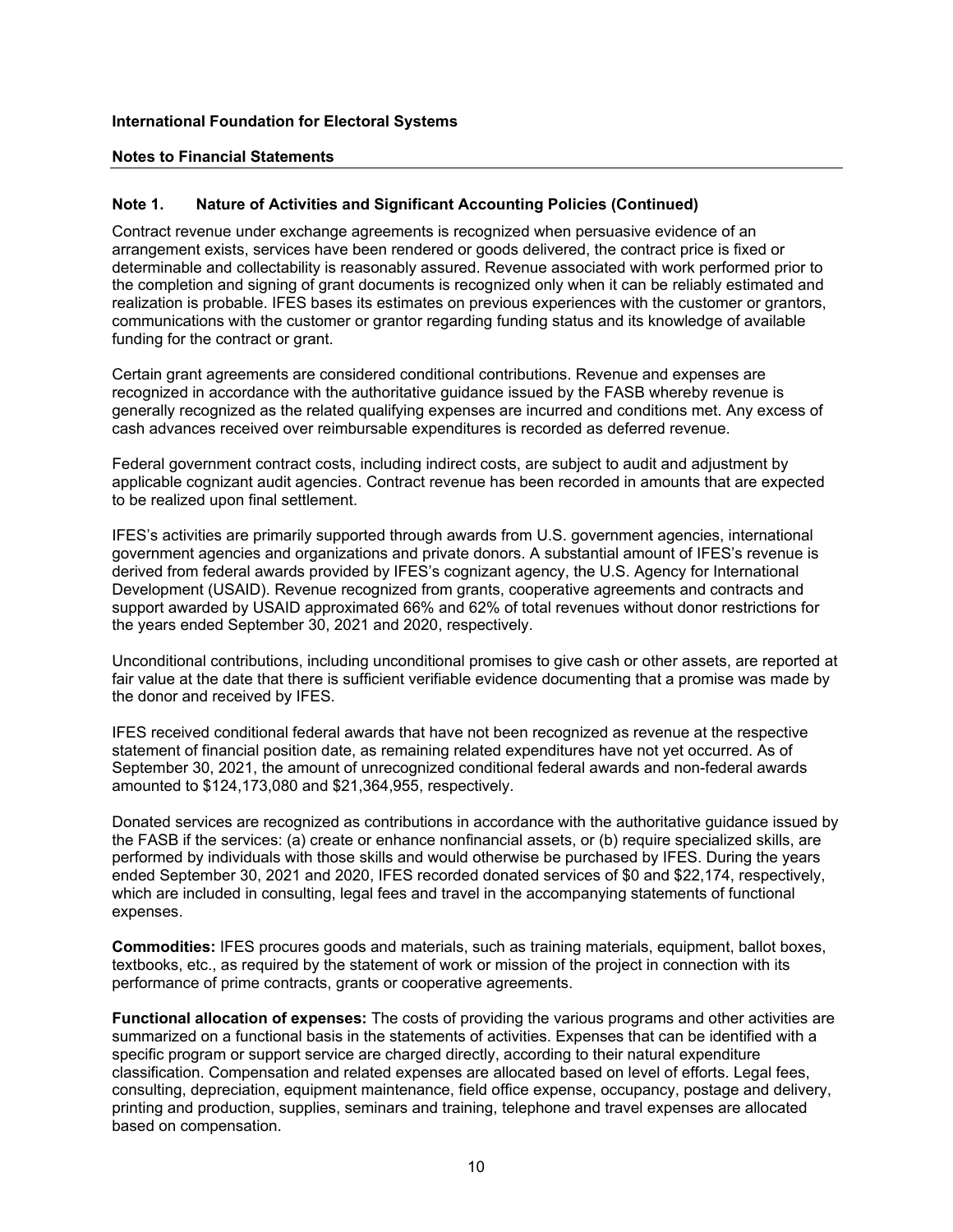#### **Notes to Financial Statements**

#### **Note 1. Nature of Activities and Significant Accounting Policies (Continued)**

**Income taxes:** The Internal Revenue Service (IRS) has determined that IFES is exempt from federal income taxes under Section 501(c)(3) of the Internal Revenue Code (IRC). IFES is not classified as a private foundation under Section 509(a)(1) of the IRC.

In accordance with authoritative guidance on accounting for uncertainty in income taxes issued by the FASB, IFES recognizes tax liabilities for uncertain tax positions when it is more likely than not that a tax position will not be sustained upon examination and settlement with various taxing authorities. Liabilities for uncertain tax positions are measured based upon the largest amount of benefit that is greater than 50% likely of being realized upon settlement. The guidance on accounting for uncertainty in income taxes also addresses de-recognition, classification, interest and penalties on income taxes and accounting in interim periods. IFES recognizes interest accrued and penalties related to unrecognized tax benefits, if any, as income tax expense. With few exceptions, IFES is no longer subject to income tax examinations by the U.S. federal, state or local tax authorities for years ended before 2018.

Management has evaluated IFES's tax positions and has concluded that IFES has taken no uncertain tax positions that require adjustment to the financial statements to comply with the provisions of this guidance.

**Adopted accounting pronouncement:** In May 2014, the FASB issued Accounting Standards Update (ASU) 2014-09, *Revenue from Contracts with Customers (Topic 606)*, to supersede nearly all existing revenue recognition guidance under U.S. GAAP. The core principle of ASU 2014-09 is to recognize revenues when promised goods or services are transferred to customers in an amount that reflects the consideration to which an entity is expected to be entitled for those goods or services. ASU 2014-09 defines a five-step process to achieve this core principle and, in doing so, it is possible more judgment and estimates may be required within the revenue recognition process than required under existing U.S. GAAP, including identifying performance obligations in the contract, estimating the amount of variable consideration to include in the transaction price and allocating the transaction price to each performance obligation. IFES adopted this ASU as of October 1, 2019 on a modified prospective method. The adoption produced limited impact on the financial statements.

In June 2018, the FASB issued ASU 2018-08, *Not-for-Profit Entities (Topic 958): Clarifying the Scope and the Accounting Guidance for Contributions Received and Contributions Made*. The purpose of the ASU is to clarify and improve the scope and accounting guidance for contributions received and made. The amendments in the ASU should assist entities in (1) evaluating whether transactions should be accounted for as contributions (nonreciprocal transactions) within the scope of Topic 958, Not-for-Profit Entities, or as exchange (reciprocal) transactions subject to other guidance and (2) determining whether a contribution is conditional. The amendments in this ASU likely will result in more grants and contracts being accounted for as either contributions or conditional contributions than observed in practice under current guidance. The amendments in this ASU should be applied on a modified prospective basis, although retrospective application is permitted. Entities should apply the amendments for transactions in which the entity serves as the resource provider to annual periods beginning after December 15, 2019. IFES adopted this ASU as a resource provider as of October 1, 2020, and the adoption has limited impact on the financial statements.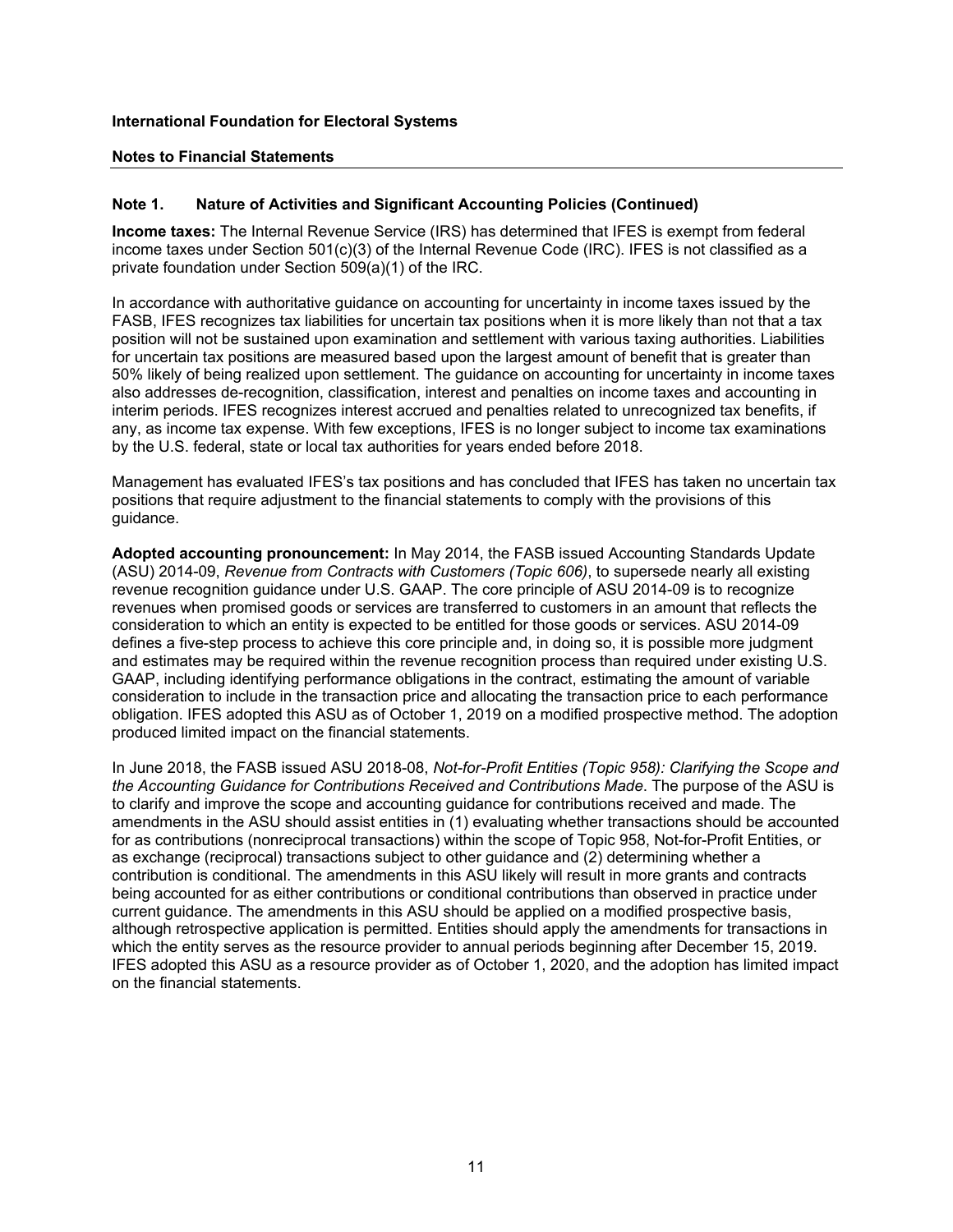#### **Notes to Financial Statements**

#### **Note 1. Nature of Activities and Significant Accounting Policies (Continued)**

**Upcoming accounting pronouncements:** In February 2016, the FASB issued ASU 2016-02, *Leases (Topic 842)*. The guidance in this ASU supersedes the leasing guidance in Topic 840, Leases. Under the new guidance, lessees are required to recognize lease assets and lease liabilities on the statement of financial position for all leases with terms longer than 12 months. Leases will be classified as either finance or operating, with classification affecting the pattern of expense recognition in the statement of activities. The new standard is effective for fiscal years beginning after December 15, 2021, including interim periods within those fiscal years. IFES is currently evaluating the impact of the pending adoption of the new standard on the financial statements.

In July 2020, the FASB issued ASU 2020-07, *Not-for-Profit Entities (Topic 958)*, *Presentation and Disclosures by Not-for-Profit Entities for contributed Nonfinancial Assets*. The ASU will improve transparency of contributed nonfinancial assets for not-for-profit (NFP) entities through enhancements to presentation and disclosure. The amendments in this update address certain stakeholder' concerns about the lack of transparency about the measurement of contributed nonfinancial assets recognized by NFPs, as well as the amount of those contributions used in an NFP's programs and other activities. This ASU should be applied on a retrospective basis and is effective for annual periods beginning after June 15, 2021. Early adoption is permitted. IFES is currently evaluating the impact of the pending adoption of the new standard on its financial statements.

**Subsequent events:** IFES has evaluated its September 30, 2021, financial statements for subsequent events through June 6, 2022, the date the financial statements were available to be issued.

#### **Note 2. Grants and Contract Receivables**

Grants and contract receivables consist of the following at September 30, 2021 and 2020:

|                                      | 2021            |   | 2020      |
|--------------------------------------|-----------------|---|-----------|
| Unbilled receivables                 | \$<br>5,151,623 | S | 4,162,368 |
| Other receivables                    | 5.383           |   | 124,783   |
|                                      | 5,157,006       |   | 4,287,151 |
| Less allowance for doubtful accounts | (111,001)       |   | (2, 248)  |
|                                      | 5,046,005       |   | 4,284,903 |

Unbilled amounts represent recoverable costs incurred and where applicable, accrued fixed fees related to contracts and grants for which the funder has not been invoiced.

#### **Note 3. Property and Equipment**

Property and equipment consists of the following at September 30, 2021 and 2020:

|                                                | 2021           | 2020            |
|------------------------------------------------|----------------|-----------------|
| Leasehold improvements                         | 3,303,466<br>S | 3,303,466<br>\$ |
| Software                                       | 1,991,653      | 1,882,918       |
| Furniture and equipment                        | 71.930         | 71,930          |
|                                                | 5,367,049      | 5,258,314       |
| Less accumulated depreciation and amortization | (3,219,302)    | (2,889,212)     |
|                                                | 2.147.747<br>S | 2,369,102       |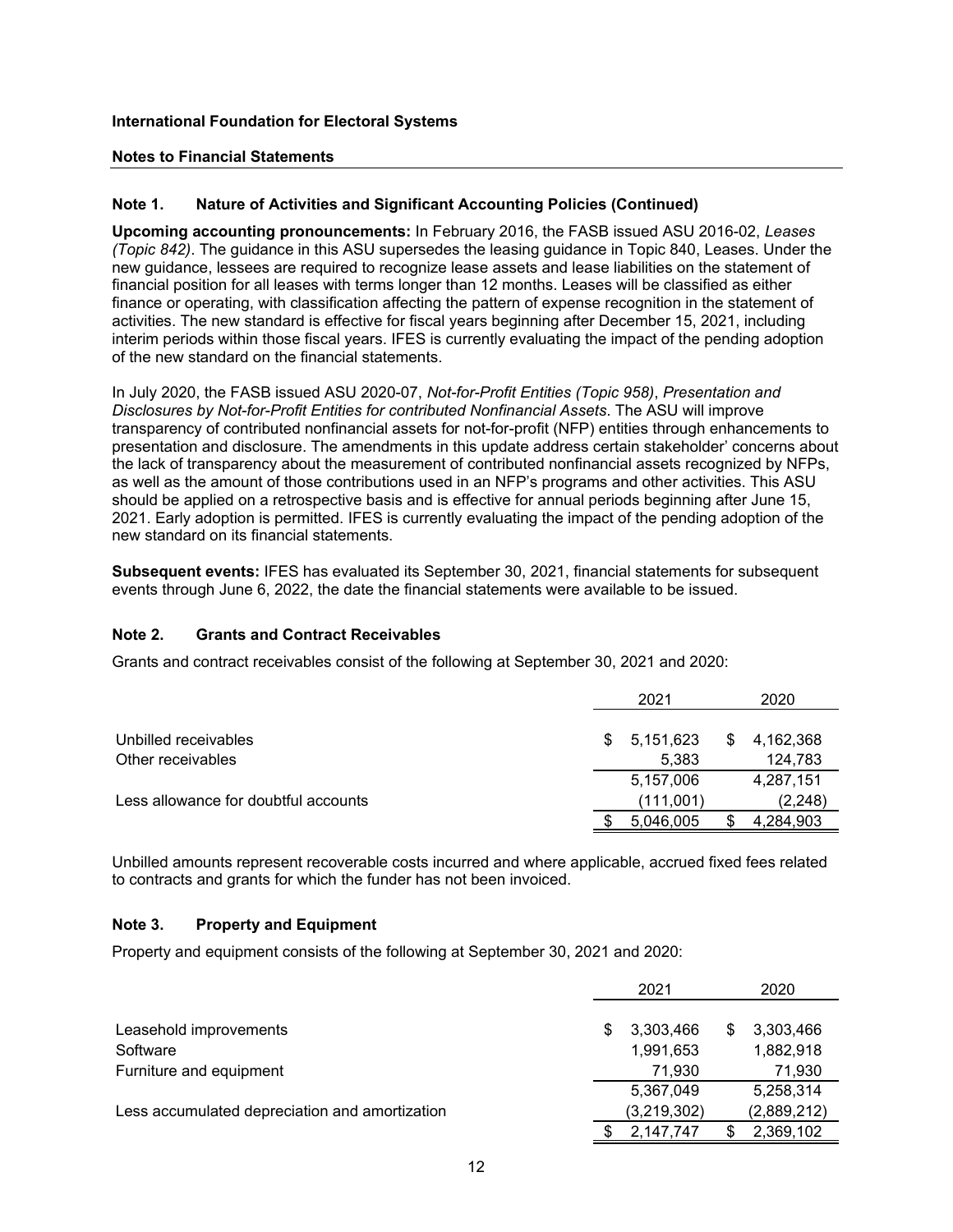#### **Notes to Financial Statements**

#### **Note 4. Benefit Plans**

**401(k) retirement plan:** IFES's employees are eligible immediately upon hire to participate in IFES's 401(k) retirement plan (the Plan) in which employees may make voluntary, tax-deferred contributions within specified limits. IFES matches employee contributions dollar for dollar up to a maximum of 6% of each eligible employee's annual salary. The Plan was established under the provisions of IRC Section 401(k) and has received a favorable determination as to its tax status from the IRS. IFES recorded contributions to the Plan of \$847,096 and \$653,558 for the years ended September 30, 2021 and 2020, respectively.

**TCN retirement savings plan:** IFES established a retirement savings plan (TCN plan) for third country nationals (TCNs) working outside the country, who are unable to participate in the IFES 401(k) Retirement Plan. TCNs are eligible to participate in the TCN plan one year after date of hire. Employees must have their own registered retirement or savings account through a financial institution or participate in a government-sponsored, employee-controlled retirement savings program in order to participate in the TCN plan. IFES matches employee contributions on a tenure based matching schedule in accordance with the requirements of the TCN plan and up to a maximum of 6% of each eligible employee's annual salary. IFES recorded contributions to the TCN plan of \$61,490 and \$71,561 for the years ended September 30, 2021 and 2020, respectively.

#### **Note 5. Net Assets With Donor Restrictions**

Net assets with donor restrictions consist of contributions received from individual donors, mostly IFES Board members, or raised during the annual dinner to support specific initiatives such as fellowships, scholarships and innovations like gender equality and women's empowerment and disability programming (electionaccess.org).

#### **Note 6. Commitments and Contingencies**

**Leases:** During October 2009, IFES leased office space for its home office in Washington, D.C. under the terms of a noncancellable operating lease, which was scheduled to expire in March 2020. On November 1, 2015, IFES moved its home office to an office space in Arlington, Virginia. Under the terms of the new noncancellable operating lease, the landlord assumed IFES's obligation under the D.C. lease. Thus, during the year ended September 30, 2016, IFES wrote off the unamortized balance of the deferred rent balance less a loss related to the landlord's assumption of the old lease in the net amount of \$757,486. This net gain is reported under deferred rent on the statements of financial position.

The term of the new lease will end on October 31, 2030, and annual rent is \$1,660,932 for the first year, and is increased by 2.5% annually. In addition, the lease provided for a tenant allowance for leasehold improvements of \$3,147,030, which is reported under property and equipment and deferred rent on the statements of financial position and being amortized over the new lease term. In connection with the new lease, IFES provided the landlord with a letter of credit in the amount of \$830,466.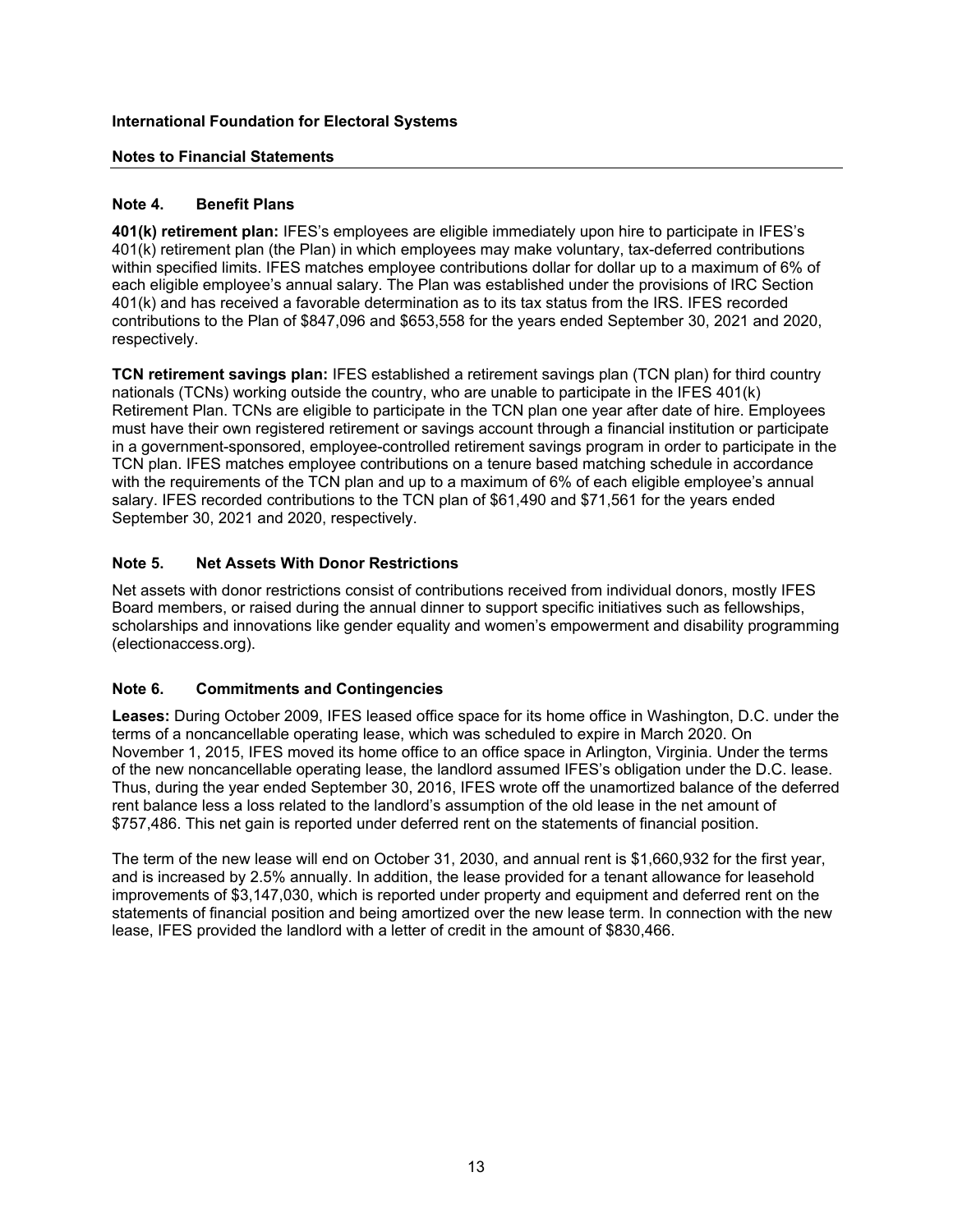#### **Notes to Financial Statements**

#### **Note 6. Commitments and Contingencies (Continued)**

As of September 30, 2021, the following is a schedule by year of the future minimum lease payments required under the new operating office lease:

Years ending September 30:

| 2022      | \$ | 1,945,982  |
|-----------|----|------------|
| 2023      |    | 1,994,987  |
| 2024      |    | 2,045,232  |
| 2025      |    | 2,096,748  |
| 2026      |    | 2,149,567  |
| 2027-2031 |    | 9,351,988  |
|           | S  | 19,584,504 |

Rent expense related to noncancellable operating leases aggregated \$1,241,341 and \$1,109,657 for the years ended September 30, 2021 and 2020, respectively.

IFES also leases office space, corporate and group housing and furniture and equipment under cancellable and/or month-to-month operating leases that are directly reimbursable under various grants. Rent expense related to such cancellable operating leases within field office expenses aggregated \$1,047,432 and \$974,882 for the years ended September 30, 2021 and 2020, respectively.

As of September 30, 2021, the following is a schedule by year of the future minimum lease payments required under the operating foreign office leases:

| Years ending September 30: |   |         |
|----------------------------|---|---------|
| 2022                       | S | 691,200 |
| 2023                       |   | 46,167  |
|                            |   | 737,367 |

**Letters of credit:** At September 30, 2021 and 2020, IFES had outstanding letters of credit totaling \$830,466, respectively, related to security deposit requirements for its noncancellable operating office leases. These letters of credit are fully secured by restricted certificates of deposit and renews automatically until cancelled.

**Line of credit:** IFES obtained a revolving line of credit with the bank for \$650,000 in February 2019. Interest accrues at a variable rate of 2.2% above the London Interbank Offered Rate (LIBOR) and is due monthly. The line is collateralized by the personal property of IFES. There were no advances on the line of credit at September 30, 2021.

**Grants and contracts:** IFES's costs incurred under its government awards are generally subject to audit by government agencies. Management believes that the disallowance of costs, if any, would not be material to the financial position or changes in net assets of IFES.

**Litigation:** IFES has certain contingencies resulting from litigation and claims incidental to the ordinary course of business. Management believes that the ultimate disposition of these contingencies is not expected to materially affect IFES's financial condition, change in net assets or liquidity.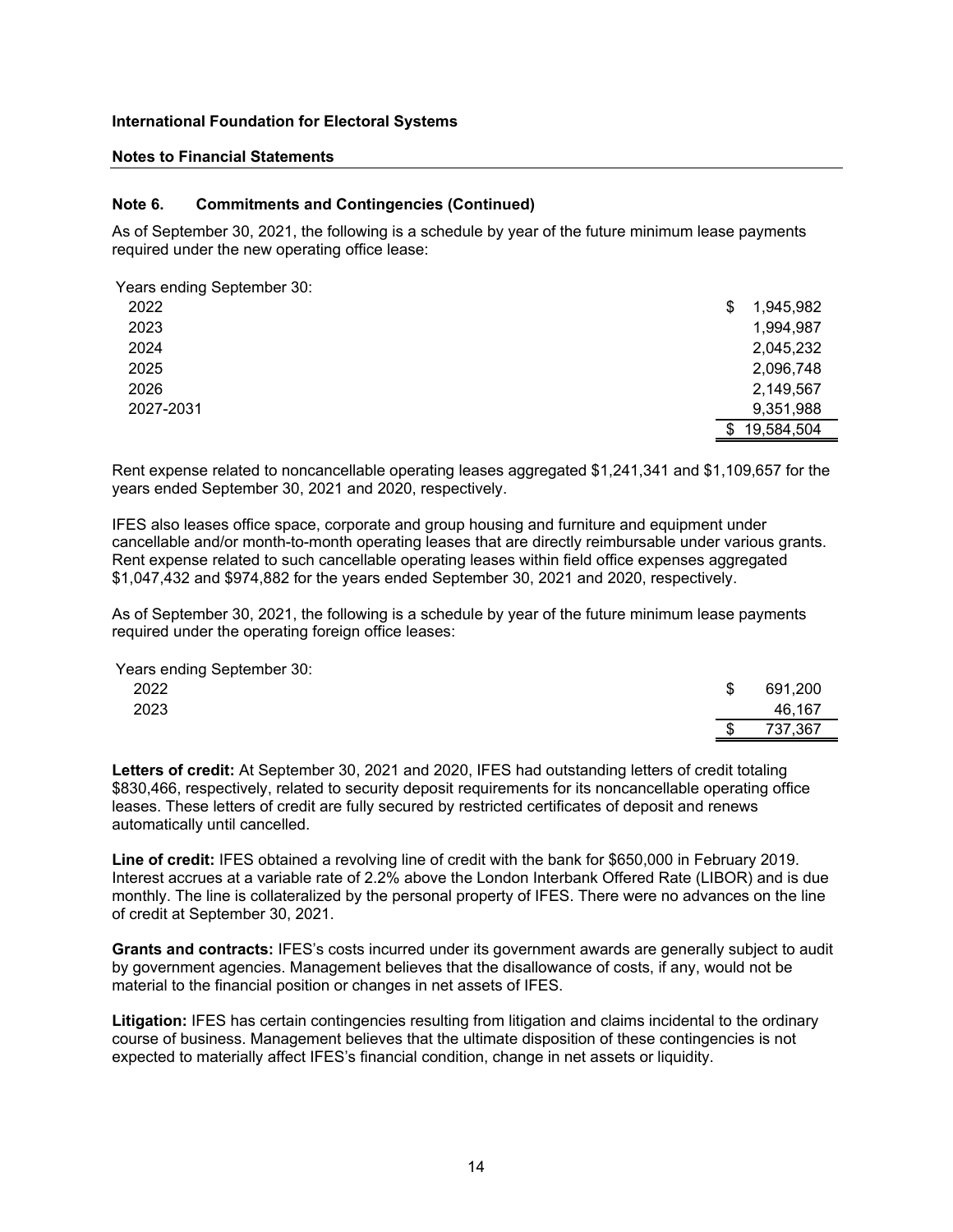#### **Notes to Financial Statements**

#### **Note 6. Commitments and Contingencies (Continued)**

**CEPPS joint venture:** IFES is one of three members in a joint venture, CEPPS. CEPPS is a consortium of three organizations that is used as a vehicle to obtain federal funding from USAID. Funding is awarded under a leader agreement between USAID and CEPPS. CEPPS then allocates funding to its three members. Once funds are allocated, each member works directly with USAID and is responsible for performance under the contract. The joint venture agreement states that each CEPPS member shall be jointly and severally liable for any losses and liabilities resulting from the actions or inactions of CEPPS or any of the members. However, the agreement further provides that each member is responsible for its own activities and agrees to indemnify and hold harmless the other members from and against all claims and liabilities resulting from its actions or inactions with respect to CEPPS. Although USAID would hold CEPPS liable in the event of a loss or liability situation, CEPPS has discharged its rights and obligations to the individual members.

**COVID-19:** Subsequent to the coronavirus outbreak in 2020 in the United States, there has been substantial volatility in financial markets and the economy. Actions taken around the world to help mitigate the spread of the coronavirus include restrictions on travel, quarantines in certain areas and forced closures for certain types of public places and businesses. The coronavirus and actions take to mitigate it have had and are expected to continue to have an adverse impact on the economies and financial markets. Management is continually monitoring the potential impact of the coronavirus pandemic on IFES.

#### **Note 7. Liquidity**

IFES regularly monitors liquidity of financial assets required to meet its annual operating needs and other contractual commitments. As of September 30, 2021 and 2020, the following financial assets are available to meet annual operating needs for the next fiscal year:

|                                                         | 2021              | 2020          |
|---------------------------------------------------------|-------------------|---------------|
| Financial assets at year-end:                           |                   |               |
| Cash and cash equivalents                               | 19,881,594<br>\$. | \$16,378,564  |
| Grants and contract receivables                         | 5,046,005         | 4,284,903     |
| Subrecipient advances                                   | 581,940           | 1,024,788     |
| Travel and other advances                               | 85,306            | 157,140       |
| Restricted cash and cash equivalents                    | 830,640           | 830,556       |
| Total financial assets                                  | 26,425,485        | 22,675,951    |
| Less amounts not available to be used within one year:  |                   |               |
| Net assets with donor restrictions                      | 430,687           | 427,693       |
| Restricted cash and cash equivalents                    | 830,640           | 830,556       |
|                                                         | 1,261,327         | 1,258,249     |
| Financial assets available to meet general expenditures |                   |               |
| over the next 12 months                                 | 25, 164, 158      | \$ 21,417,702 |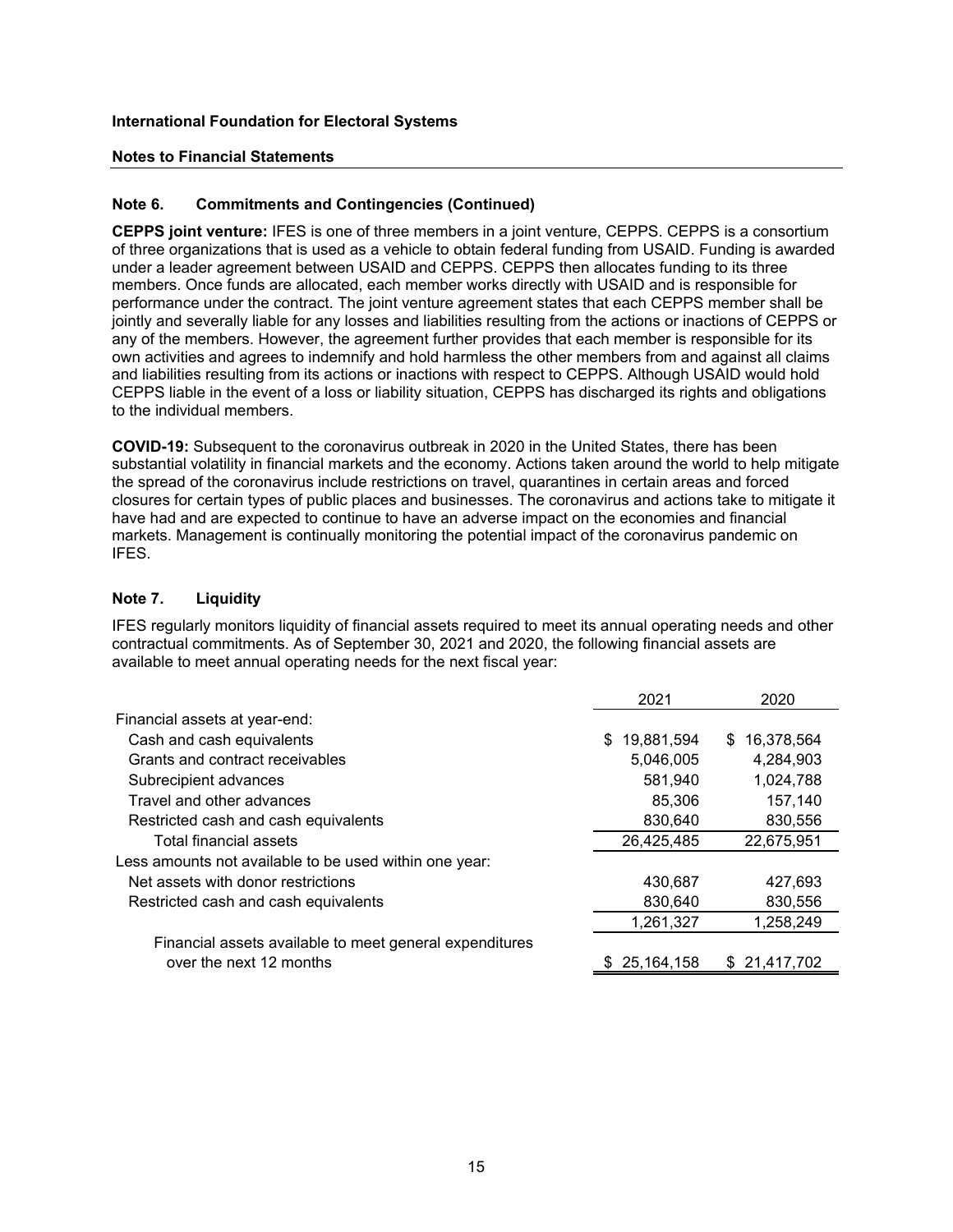

**RSM US LLP** 

#### **Independent Auditor's Report on the Supplementary Information**

Board of Directors International Foundation for Electoral Systems

We have audited the financial statements of International Foundation for Electoral Systems (IFES) as of and for the years ended September 30, 2021 and 2020, and have issued our report thereon which contains an unmodified opinion on those financial statements. See pages 1 and 2. Our audits were conducted for the purpose of forming an opinion on the financial statements as a whole. The accompanying supplementary information is presented for purposes of additional analysis and is not a required part of the financial statements. Such information is the responsibility of management and was derived from, and relates directly to, the underlying accounting and other records used to prepare the financial statements. The information has been subjected to the auditing procedures applied in the audits of the financial statements and certain additional procedures, including comparing and reconciling such information directly to the underlying accounting and other records used to prepare the financial statements or to the financial statements themselves and other additional procedures in accordance with auditing standards generally accepted in the United States of America. In our opinion, the information is fairly stated in all material respects in relation to the financial statements as a whole.

RSM US LLP

McLean, Virginia June 6, 2022

THE POWER OF BEING UNDERSTOOD AUDIT | TAX | CONSULTING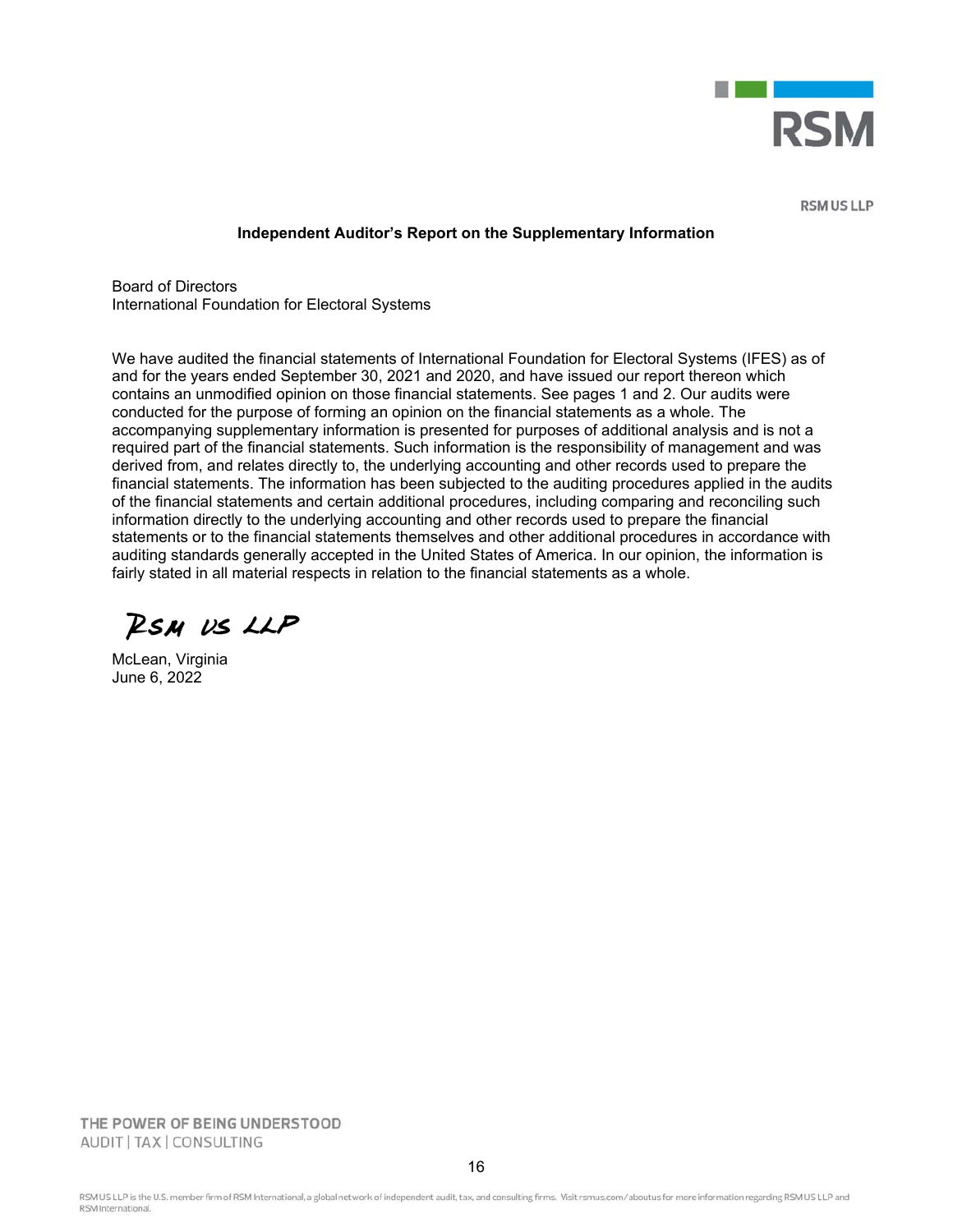# **Schedule of Expenditures of Non USG Awards Year Ended September 30, 2021**

|                                                              |                                                                |                          |                   | <b>Start</b> | End      | Cash      | Total       |  |
|--------------------------------------------------------------|----------------------------------------------------------------|--------------------------|-------------------|--------------|----------|-----------|-------------|--|
| <b>Actual Project Name</b>                                   | <b>Actual Donor Name</b>                                       | <b>Contract ID</b>       | <b>Project ID</b> | Date         | Date     | Received  | Expenditure |  |
|                                                              | Department of Foreign Affairs, Trade and                       |                          |                   |              |          |           |             |  |
| Kenya Electoral System Support                               | Development (DFATD) -Canada                                    | 7060471                  | 05560             | 04/07/14     | 12/31/21 | - \$      | S.<br>73    |  |
|                                                              | Department of Foreign Affairs and Trade (DFAT)-                |                          |                   |              |          |           |             |  |
| Bougainville Electoral Support Program                       | Australia / Abt Associates                                     | PGF-2016-0010            | 05640             | 12/01/16     | 01/31/22 | 1,799,965 | 1,146,298   |  |
|                                                              | Department of Foreign Affairs, Trade and Development           |                          |                   |              |          |           |             |  |
|                                                              | (DFATD)-Canada/Danish Government (DANIDA)/                     |                          |                   |              |          |           |             |  |
|                                                              | Department of Foreign Affairs and Trade (DFAT)-                |                          |                   |              |          |           |             |  |
|                                                              | Australia/Department for International Development             | P-008930-001 /           |                   |              |          |           |             |  |
| Sustainable and Inclusive Approaches to Elections in         | Development (DFID)-UK/Swiss Federal Department                 | 73891 / 203454-101 /     |                   |              |          |           |             |  |
| Myanmar                                                      | for Foreign Affairs (SFDFA)                                    | 81062619                 | 05664             | 10/31/17     | 08/31/21 | 3,387,853 | 6,037,462   |  |
| Electoral and Legal Enhancement through Civic                |                                                                |                          |                   |              |          |           |             |  |
| Engagement and Technical Assistance (ELECT)                  | Department for International Development (DFID)-UK             | 300476-101               | 05666             | 08/01/17     | 03/31/21 | 988,305   | 857,254     |  |
| Democratically Engaged, Peaceful and Inclusive               |                                                                |                          |                   |              |          |           |             |  |
| Citizens (DEPIC) in Bangladesh                               | Department for International Development (DFID)-UK             | 203487                   | 05667             | 09/01/17     | 03/31/21 | 961,552   | 835,343     |  |
| Support for Development of the ASEAN Master Plan on          | Department of Foreign Affairs and Trade (DFAT)-                |                          |                   |              |          |           |             |  |
| Disability                                                   | Australia                                                      | 74245                    | 05671             | 03/21/18     | 12/31/21 |           | 357,000     |  |
|                                                              | Department of Foreign Affairs and Trade (DFAT)-                |                          |                   |              |          |           |             |  |
| Indonesia Democratic Governance Reform                       | Australia                                                      | 74291                    | 05672             | 03/15/18     | 12/31/20 | ÷,        | 217.770     |  |
| Dialogue on Chinese Influence in Elections in Asia           | The Taiwan Foundation for Democracy                            | TP-P-14 18-              | 05679             | 11/01/19     | 12/31/19 | 20,261    |             |  |
| Supporting Voter Registration in Tunisia                     | Federal Republic of Germany                                    | German FFU VR<br>Sunnort | 05680             | 10/15/18     | 07/15/20 | (2, 141)  | (320)       |  |
| Supporting Democratic Gains in Tunisia-Phase II              | Swiss Agency for Development and Cooperation (SDC)             | 81057805                 | 05681             | 12/01/18     | 02/29/20 | $\sim$    | (162)       |  |
|                                                              | Department of Foreign Affairs and Trade (DFAT)-                |                          |                   |              |          |           |             |  |
| She Leads-Women Leadership Program                           | Australia/Swiss Federal Department for Foreign Affairs (SFDFA) | 75066 / 81058384         | 05682             | 01/01/19     | 12/31/22 | 1,954,119 | 700,503     |  |
| Supporting Democratic Gains in Tunisia III                   | Swiss Federal Department for Foreign Affairs (SFDFA)           | 81066710                 | 05692             | 11/01/20     | 04/30/22 | 500,000   | 317,468     |  |
| Technical Assistance on Electoral Issues for the             |                                                                |                          |                   |              |          |           |             |  |
| tilaf Elections Technical Group                              | French Ministry of European and Foreign Affairs                | 209SYR0117               | 05693             | 11/03/20     | 04/30/21 | 130,423   | 101,557     |  |
|                                                              | Foreign, Commonwealth and Development Office                   |                          |                   |              |          |           |             |  |
| Kenya Elections Support Programme                            | (FCDO)-UK                                                      | 300657                   | 05694             | 12/02/20     | 03/31/23 | 2,786,724 | 2,268,897   |  |
| Strengthening Trust and Resilience in Democracy and          | Department of Foreign Affairs and Trade (DFAT)-                |                          |                   |              |          |           |             |  |
| and Elections (STRIDE)                                       | Australia                                                      | 76576                    | 05695             | 02/01/21     | 12/31/22 | 936,872   | 405,491     |  |
| Participation of Women in Elections and Registration (POWER) |                                                                | P006193: Purchase        |                   |              |          |           |             |  |
| in Pakistan                                                  | Global Affairs Canada (GAC)                                    | Order 7404861            | 05684             | 03/29/19     | 03/31/22 | 1,445,799 | 1,287,026   |  |
| Strengthening Election Administration in Sri Lanka           | Department of Foreign Affairs and Trade (DFAT) -Australia      | 75173                    | 05685             | 03/28/19     | 07/31/21 | $\sim$    | 21,352      |  |
| Ensuring Meaningful Engagement Through Reform for Gender     |                                                                | P-006444 Purchase        |                   |              |          |           |             |  |
| Equality (EMERGE)                                            | Global Affairs Canada (GAC)                                    | Order 7404677            | 05686             | 03/29/19     | 03/29/24 | 1,897,679 | 1,522,950   |  |
| Support to Electoral Reforms in North Macedonia-Main Phase   | Swiss Agency for Development and Cooperation (SDC)             | 81060732                 | 05699             | 08/09/19     | 06/30/23 | 2,200,549 | 1,446,377   |  |
| Strengthening Advances in Governance and Elections (SAGE)    | Department of Foreign Affairs and Trade (DFAT)-Australia       | 76032                    | 05908             | 06/01/20     | 06/30/24 | 1,580,831 | 1,650,680   |  |
| <b>FCDO TCI</b>                                              | Foreign, Commonwealth and Development Office (FCDO)-UK         |                          | 05696             | 02/09/21     | 03/31/21 | 57,240    | 55,169      |  |
| SIDA Framework Agreement for Democracy and Human Rights      | Swedish International Development Cooperation Agency (SIDA)    | 18/001283                | 05697             | 03/25/19     | 03/25/21 | 10,704    | 6,815       |  |
| Targeted Election Assistance Program 2020                    | Foreign, Commonwealth and Development Office (FCDO)-UK         | 43899                    | 05909             | 09/28/20     | 01/31/21 | 383,470   | 380,133     |  |
| Transitional Puntland Election Commission (TPEC)'s biometric |                                                                |                          |                   |              |          |           |             |  |
| voter registration system                                    | Adam Smith International                                       | SSFPL-031-C01            | 05910             | 11/11/20     | 12/30/20 | 16,518    | 11,775      |  |
| Crisis Management and Response Planning                      | Foreign, Commonwealth and Development Office (FCDO)-UK         |                          | 05911             | 01/01/21     | 03/31/21 | 12.263    | 12,638      |  |